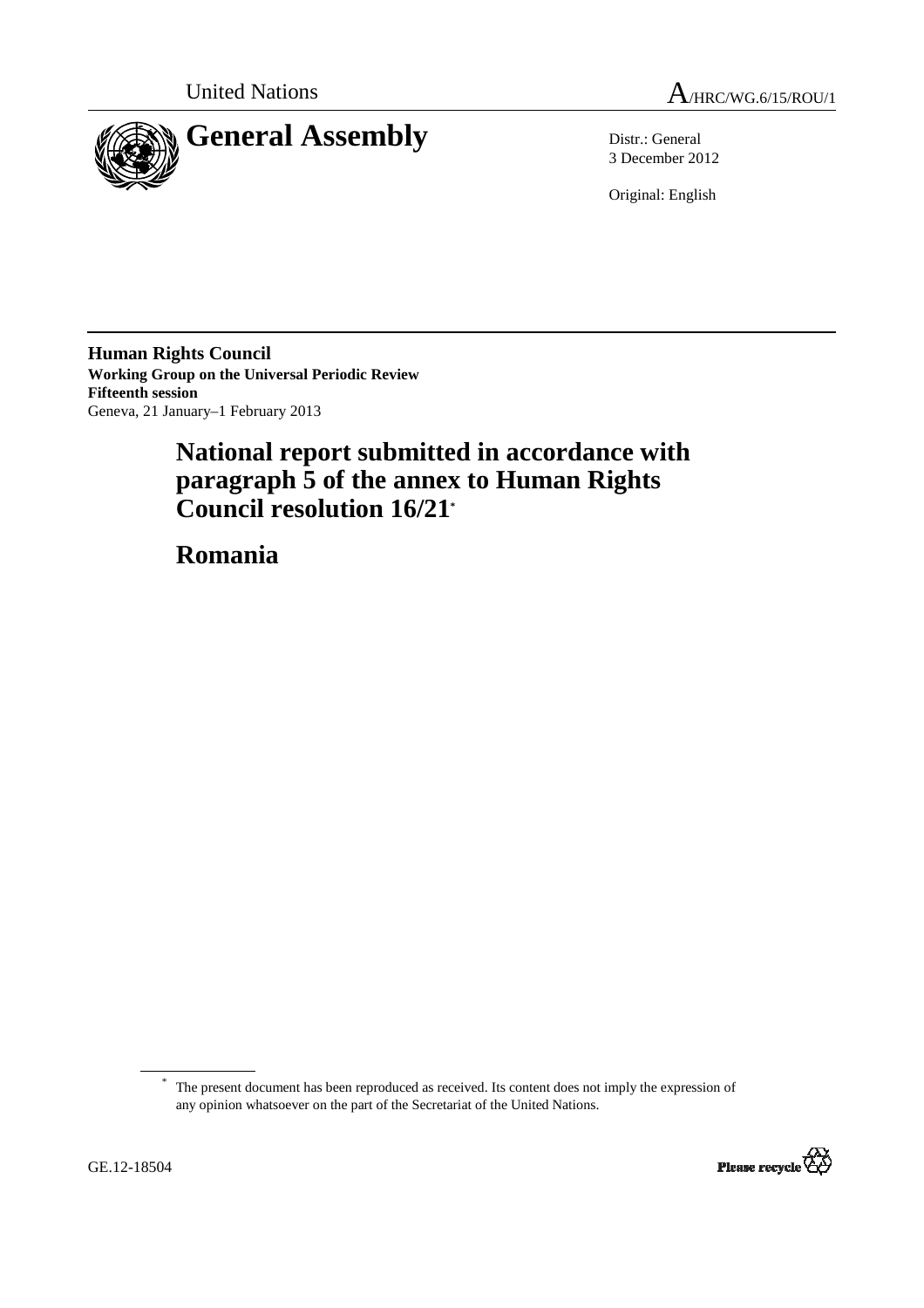# **I. Methodology and consultation process**

1. The present report has been prepared in line with the guidance provided in the Human Rights Council resolution 5/1 and the General Guidelines for the Preparation of Information under the Universal Periodic Review, contained in document A/HRC/DEC/17/119. It focuses on the developments of the human rights situation in Romania since the last review and on the progress in the implementation of the recommendations received during the first UPR in 2008, given also the mid-term report submitted by Romania in 2010. Non-governmental organizations were invited to participate in the drafting of the report, in the framework of a consultative process. Their comments and observations were duly taken into account.

2. The information selected and compiled by the experts of the Ministry of Foreign Affairs was supplied by the following Romanian institutions: Ministry of Justice, Ministry of Administration and Interior, Ministry of Health, Ministry of Labour, Family and Social Protection, Ministry of Education, Research, Youth and Sports, Ministry of Regional Development and Tourism, National Institute for Magistracy, Superior Council of Magistracy, People's Advocate, State Secretariat for Religious Denominations, Department for Interethnic Relations, National Council for Combating Discrimination, National Council for Audio-Visual, National Administration of Penitentiaries, National Authority for Restitution of Properties and National Agency for Roma.

# **II. Developments concerning normative framework for the protection and promotion of human rights**

3. Since 2008 up to date, an ample reform of the judiciary took place. Its impact on the national legislation on human rights will be presented in Chapter III.3. of the present report.

4. Also, a series of normative acts was adopted in order to improve the framework legislation applicable in the justice system (justice system's regulations), to institutionally strengthen the judiciary, to modernise the statute of the legal professions or related to the justice system, to increase the citizens level of trust in the act of justice and also the European and international partners' level of trust in the quality and the predictability of the Romanian judiciary activity.

- 5. In this respect, the following legislative acts can be mentioned as an example:
	- Law no. 176/2010 on the integrity in exercising high public functions and public duties, on amending Law no. 144/2007 on setting up, organizing and functioning of the National Integrity Agency, as well as on amending other normative acts, published in the Official Journal no. 621/2 September 2010.
	- Law no. 36/2011 on the approval of the Government Emergency Ordinance no. 59/2009 for the amendment of Law no. 303/2004 on the statute of judges and prosecutors and for the amendment and supplementing of Law no. 317/2004 on the Superior Council of Magistracy, published in the Official Journal no. 204 of 24 March 2011.
	- Law no. 148/2011 on closing down some courts and the prosecutors' offices attached thereof, published in the Official Journal no. 510 of 19 July 2011.
	- Law no. 300/2011 for the amendment and supplementing of the Law no. 303/2004 on the statute of judges and prosecutors, and also for the amendment of article 29, paragraph 1 lit. b) of Law no. 304/2004 on the organisation of the judiciary, published in the Official Journal no. 925 of 27 December 2011.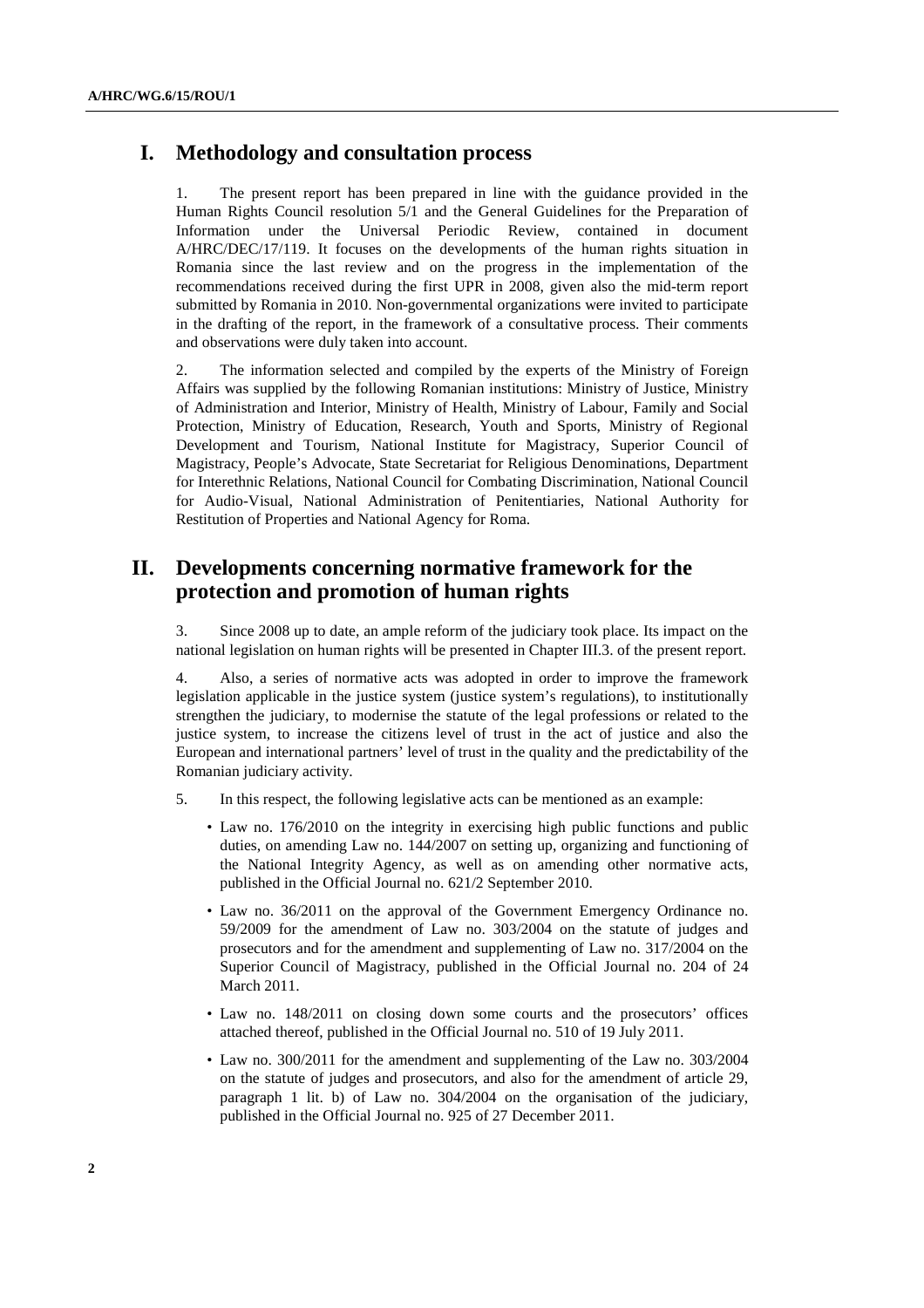- Law no. 63/2012 for amending the Criminal code and the Law no. 286/2009 on the Criminal code (extended confiscation), published in the Official Journal no. 258 of 19 April 2012.
- Law no. 28/2012 for amending and supplementing some normative acts, for improving the activity of valorising the seized assets or, as the case may be, the assets which have entered, according to the law, within the private property of the estate, published in the Official Journal no.189 of 22 March 2012.
- Law no. 60/2012 on the approval of the Government Emergency Ordinance no. 79/2011 for the regulation of certain measures necessary for the entrance into force of the Law no. 287/2009 on the Civil Code, published in the Official Journal no. 255 of 17 April 2012.
- Law no. 76/2012 for the implementation of Law no. 134/2010 on the Civil Procedure Code, published in the Official Journal no. 365 of 30 May 2012.
- Law no. 24/2012 for the amendment and supplementing of Law no. 303/2004 on the statute of judges and prosecutors and of the Law no. 317/2004 on the Superior Council of Magistracy, published in the Official Journal no. 51 of 23 January 2012.

# **III. Progress in the field of human rights protection and promotion**

6. Under this chapter, concerning the recommendations made to Romania in 2008, the evolutions which took place in the period 2008–2012, and in addition to the aspects already presented within the **mid-term report** submitted by Romania in 2010, the following is to be underlined.

7. With regard to **recommendation 1**, by Law no. 109 of 14 April 2009, published in the Official Journal no. 300 of 7 May 2009, Romania ratified the Optional Protocol to the Convention against torture and other cruel, inhuman or degrading treatment or punishment.

8. Also, by Law no. 221 of 11 November 2010, Romania ratified the Convention on the Rights of Persons of Disabilities, adopted in New York by the United Nations General Assembly on December 2006, opened for signiture on 30 March 2007 and signed by Romania on 26 September 2007.

9. As concerns **recommendation 2**, in Romania the legal provisions on citizens rights and freedoms are interpreted and enforced in accordance with the Universal Declaration of Human Rights, the convenants and other treaties to which Romania is a party. In accordance with the provisions of Article 20, paragraph (2) of the Romanian Constitution, "if there is a discrepency between the convenants and treaties on fundamental human rights to which Romania is part, and national laws, the international regulations prevail, unless the Constitution or national laws contains more favourable provisions". This constitutional provision is a guarantee for the respect of the international standards and an obligation for the Romanian state to prioritize the harmonization of national legislation with international provisions.

# **A. Equality and protection against any discrimination**

10. Concerning recommendations made as regards discrimination in general and the discrimination against Roma in particular **(recommendations 3, 4, 5, 7, 8, 9, 10 and 11)** and given the developments which took place since the last evaluation and the mid-term report presented in 2010, the following are to be stressed.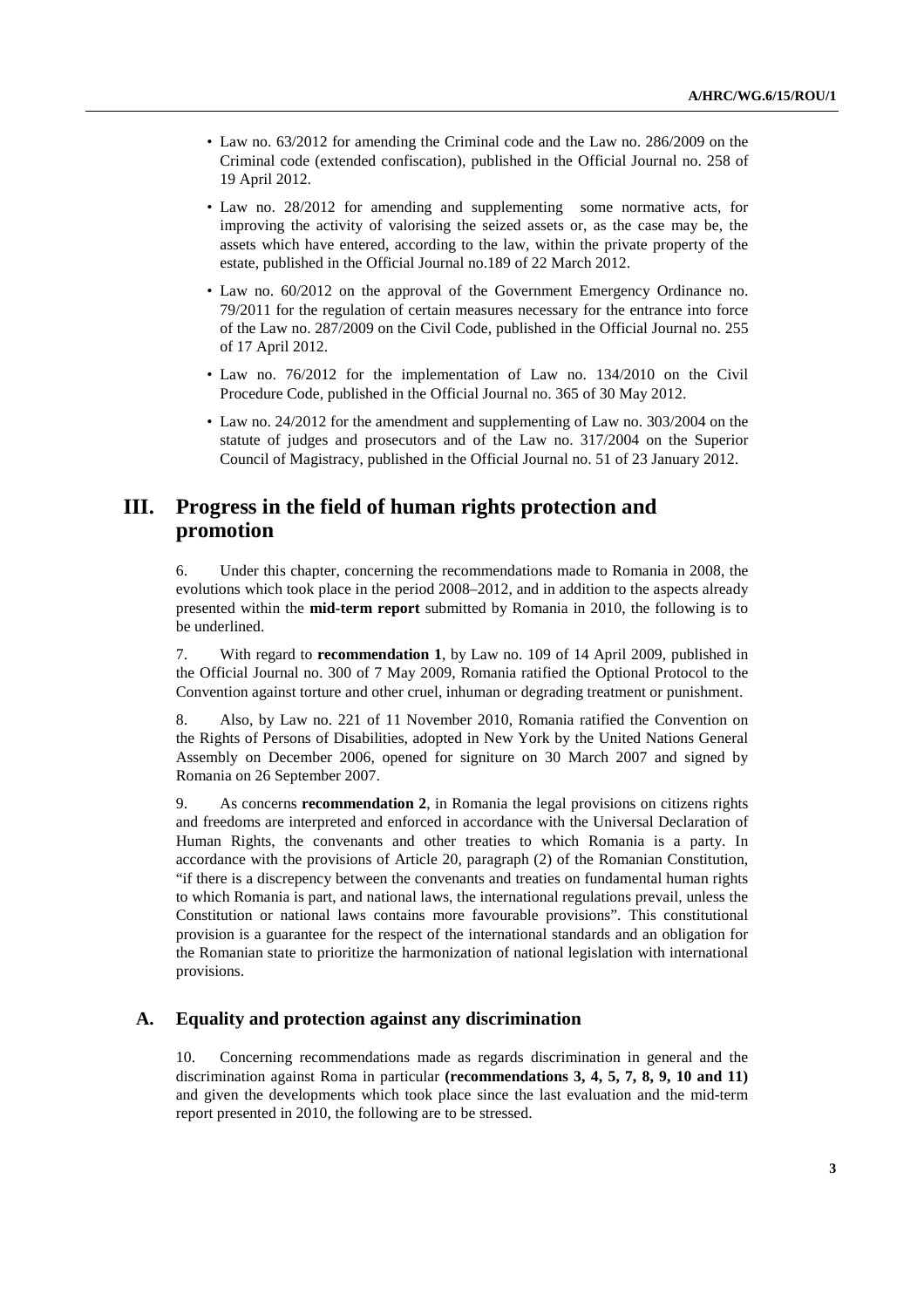11. With regard to **recommendations 4, 5, 7 and 10**, at the end of 2011, by Government Decision no. 1221/2011, published in the Official Journal no. 6 of 4 January 2012, the Strategy of the Government of Romania for the inclusion of the Romanian citizens belonging to the Roma minority for the period 2012-2020 was adopted.<sup>1</sup>

12. Roma informal settlements continue to be an important preoccupation of central and local authorities in Romania and substantial efforts are made by authorities and civil society in order to adapt the legislation to the realities. At present, the United Nations Development Program is financing a project in the north-west region of the country, aiming at the efficient use of EU funds for the construction of houses and for the social inclusion of disadvantaged Roma population of Cluj area. The project has a 6 month period of implementation and will be finalised on 15 November 2012.

13. School segregation of Roma children is prohibited by law (Order of the Ministry of Education, Research, Youth and Sports no. 1540 of 19 July 2007, published in the Official Journal no. 692 of 11 October 2007) and serious progress was registered in this field, especially through several projects funded by the European Commission. Among the ESF projects initiated by the NGO Romani CRISS Association (Roma Center for Social Intervention and Studies) in partnership with the Ministry of Education, Research, Youth and Sports (MERYS), we mention the on-going project "Strategic steps for the improvement of the access to education of Roma children", among its objectives being the development of desegregation plans in 90 schools of 4 regions of the country (north –west, centre, south-east and Bucharest) for a period of 3 years with a view to implement the Methodology of the aforementioned order of MERYS.

14. In terms of education, there is a special initiative of the National Agency for Roma referring to the enactment of a Governmental Decision regarding the approval of school reserved seats for university education, school year 2010-2011. According to this, the school reserved seats were increased by 30 Ph.D. scholarships and 10 Master's degree scholarships, specially designated to Roma' higher education graduates. They also benefit of material support and trainings within European institutions. All the above was possible by implementing a strategic structural project "Building and implementing an innovative interdisciplinary doctoral program related to Roma issues", financed through ESF – OPHRD 2007-2013. The value of the program is 5 mil Euros.

15. The National Agency for Roma (NAR) has continued to pay special attention to the Roma health mediators. Since 2011, the Agency became the partner of the Council of Europe in implementing the European Training Program for Roma Mediators - ROMED Program. The program initiated by the Council of Europe in Romania is part of the Declaration adopted in Strasbourg on 20 October 2010.<sup>2</sup>

16. The number of Roma school mediators trained is 923, of which 56 persons were trained during the summer of 2012. Other 220 school mediators were trained by the Council of Europe during the summer of 2012 within the ROMED Program. During the school year 2011–2012, the number of school mediators employed at county level is of 437 school mediators. The number of school inspectors for Roma employed at national level is of 17 Roma inspectors out of 42 existing at the level of each county school inspectorate. In the period 1999–2012, the number of teachers having benefitted from Romani language courses is of 1.150, out of which 51 in the summer of 2012. For the school year 2012–2013, the number of seats reserved in universities for the Roma candidates is of 555.

17. On 31 July 2012, the number of *Roma women* employed following the use of measures for stimulating the occupation of the labor market was of 846.

18. The National Agency for Roma, as National Focal Point of ROMED Program, supports the mediators in implementation process of practical activities, supports the Council of Europe in ROMED monitoring process, provides inputs to the pool of trainers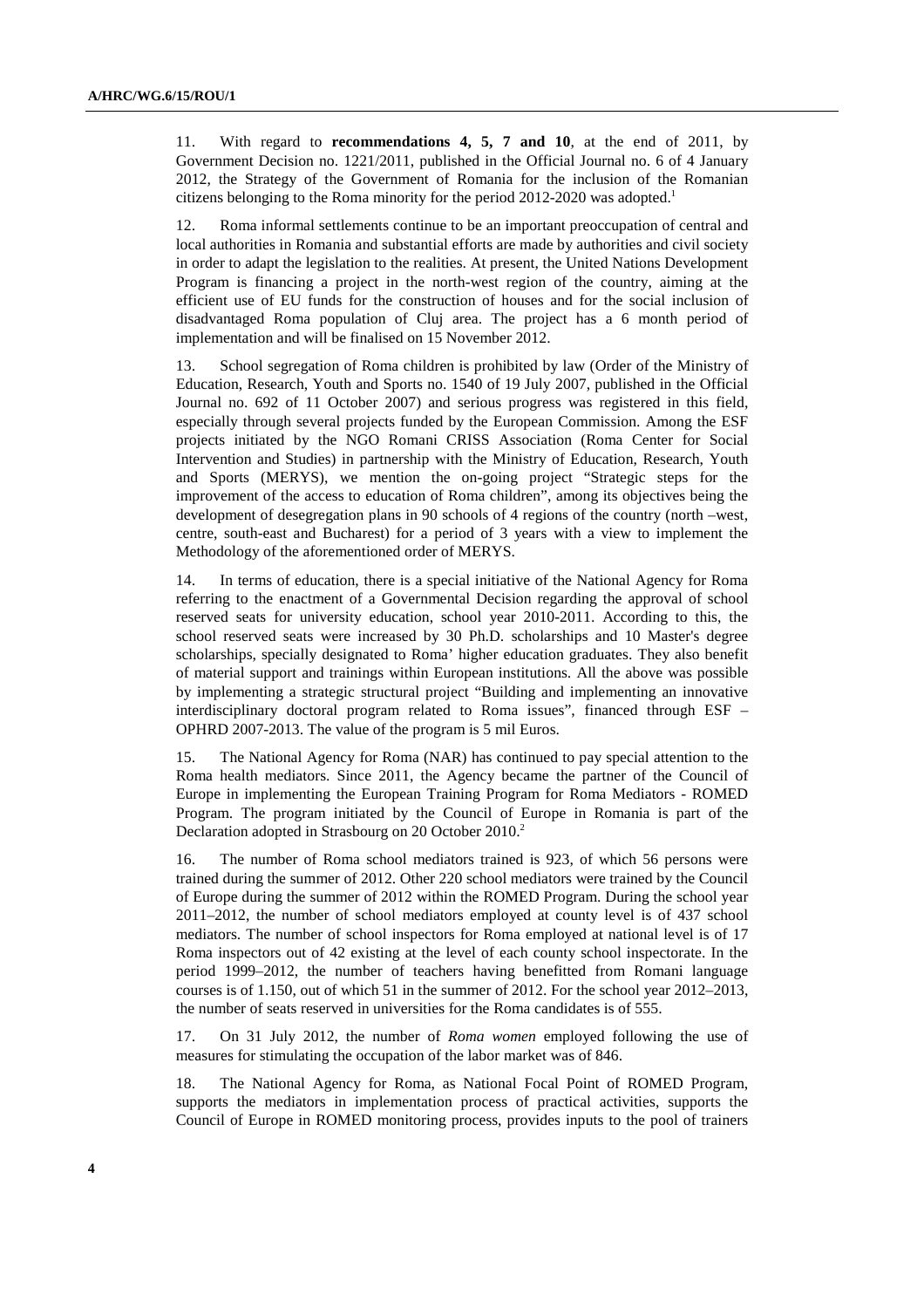on the online platform, in order to facilitate the organization of the second training session and feedback on the national activities during the stock-taking conference.

19. The Ministry of Administration and Interior developed several programs to solve the issue of persons without identification documents, some of them Roma. For example, following specific activities carried out in 2011, a number of 25,569 citizens of Roma community has been provided with identity papers and a number of 2,534 citizens of Roma community has been provided with civil status papers.

20. Following the initiatives of NAR, during the 2011 National Census of the Population and Housing in Romania, representatives of Roma minority (familiar with Romani language) have been included within the census teams. They facilitated both access to the local communities where a significant number of Roma live, and communication with their members, ensuring on data consistency.

21. With regard to the cultural field, since 2010, National Agency for Roma financially supports an innovative cultural event: the first performance in Romani language of the theatre play "*A stormy night*" by I. L. Caragiale. This is an absolute premiere in the Romanian theatrical realm, as well as the fact that the whole cast is represented by Roma professional actors.<sup>3</sup>

22. With regard to the structural projects financed by the European Social Fund, it has to be mentioned that the National Agency for Roma implemented six projects as principal partner funded by the European Social Fund Operational Programme Human Resources Development 2007–2013. These six strategic projects had an implementation period of three years and a total value over 22.2 million Euros, out of which over EUR 18.6 million contributions from the European Union and 3.6 million Euro national contributions.

23. The strategic projects were implemented in 541 communities where the number of Roma people is significant, in partnership with 21 public institutions and representative organizations, out of which 17 are national partners and 4 transnational partners from Italy, Spain and Hungary.

24. At the time of finalisation, all the projects transcended both the indicators proposed and the number of target group. So that instead of 37,000 beneficiaries initially scheduled within the financing contracts, 63,738 people benefited from the projects' activities.

25. In addition to the six ESF projects mentioned before, NAR is a partner in the implementation of other four projects, two in education and two in social inclusion, together with the Ministry of Labour, Social Protection and Family, municipalities, NGOs and transnational partners from Greece, Portugal and Hungary.

26. Connected to ESF projects, at the initiative of the NAR and with the support of the European Commission, during the Sectorial Operational Program for Human Resources Development Monitoring Committee meeting of 22 October 2009, has decided to set up a Technical Working Group to support access of Roma people to the operations financed by European Social Fund trough SOPHRD. In May 2011, the Group transmitted to the Sectorial Operational Program for Human Resources Development 2007-2013 (SOP HRD) its first report referring to its organization and activity. At the meeting of 24 November 2011, the Regulation of organization and functioning of this Working Group was approved by the decision of SOP HRD Monitoring Committee. One of the main tasks of the Working Group refers to gathering and analysing information on the projects focused on Roma people and the problems that Roma communities are facing.

27. Consequently, the Working Group analysed the results of the implementation of the 103 projects addressing the social integration of Roma in the first half of 2012 and presented its conclusions during the meeting of the Monitoring Committee of the Operational Program for Human Resources Development, held on 5–6 June 2012.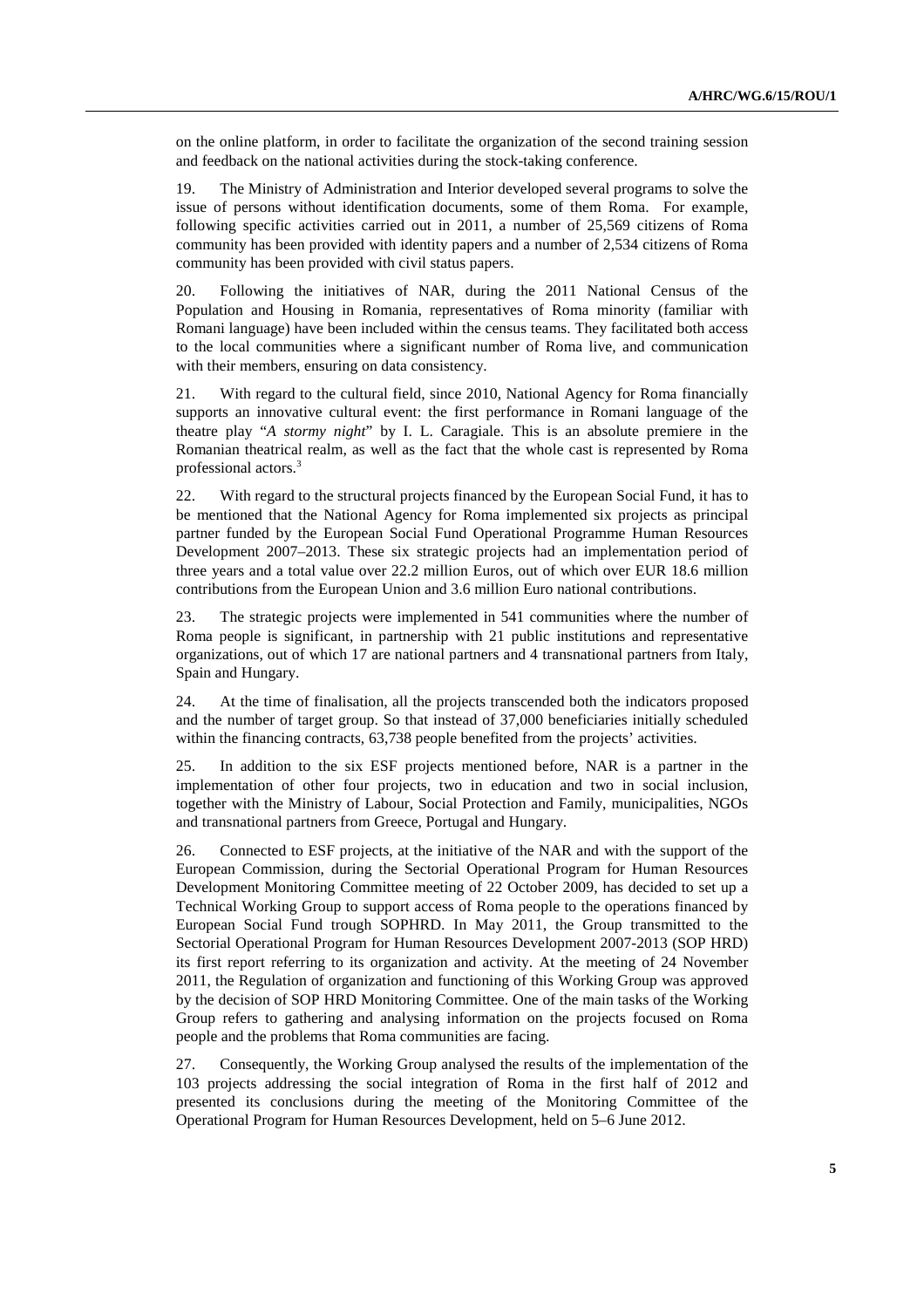28. It also has to be stressed that the Ministry of Regional Development and Tourism manages the following programs:

(a) The National Program for Infrastructure Development **–** a program of public investment in infrastructure, approved by Government Emergency Ordinance no. 105/2010. Until now, the program has included 6 sub-programs, four of which are managed by the Ministry of Regional Development and Tourism:

- 10,000 km of county and local-interest roads;
- Modernization of the Romanian villages;
- Sewerage and wastewater treatment system;
- Water supply to localities.

(b) The program of building rental housing units for young people, developed through the National Housing Agency (NHA).<sup>4</sup>

29. Mention should also be made that, based on the provisions under Government Decision no. 1237/2008, the Ministry of Regional Development and Tourism is developing the *Pilot Program "Social Housing for Roma Communities"*. The pilot program aims to implement pilot projects for building a total of 300 social housing units in the 8 development regions of Romania, at locations determined by the Ministry of Regional Development and Tourism, following proposals from the National Agency for the Roma and from the local authorities.

30. As a course of action in implementing the aforementioned strategy, social infrastructure and housing issues require a complementary approach, involving the development of social centres aimed at providing integrated social, employment and training services in areas with a large Roma community.

31. Concerning **recommendation 5**, the National Employment Agency promotes the employment among the Roma people through an integrated approach, aiming at an active social inclusion. Measures for employment envisage both the labour mediation in order to facilitate the direct access to a job (job fairs for Roma) and information and career counselling, professional training and social promotion to deal with problems faced by certain Roma families/communities are facing from the perspective of poverty and social exclusion.

32. Until 31 December 2011, the Roma people who accessed active measures were in number of 50,149, out of which 5,492 people were employed. For 2011, the NEA had foreseen the participation at free training courses for 1,057 Roma people, out of which 334 are Roma women. By the end of December 2011, the number of unemployed Roma enrolled in the training courses was of 898 people, out of 46,687 people.

33. For professional reintegration of Roma, within the Employment Program for 2011 the Program 145 was included, especially designed for communities with a large number of Roma, in which it was estimated to be employed approximately 39% of the total number of Roma people proposed to be employed in 2011. In this special program, the emphasis is on customized actions, especially on labour mediation and counselling. As a result of the Program 145, until 31 December 2011, 2,444 persons have been employed.

34. On 5 January 2011, the National Education Law no. 1/2011 was adopted. Article 3 of this law states the principles that are governing Romanian pre-university and higher education. Among the principles we find "….i) The principle of the recognition and guarantee of rights to those belonging to national minorities, the right to keep, develop and express their ethnical, cultural, language and religious identity; j) the principle of ensuring equal opportunities; o) the principle of social integration;.." The normative act contains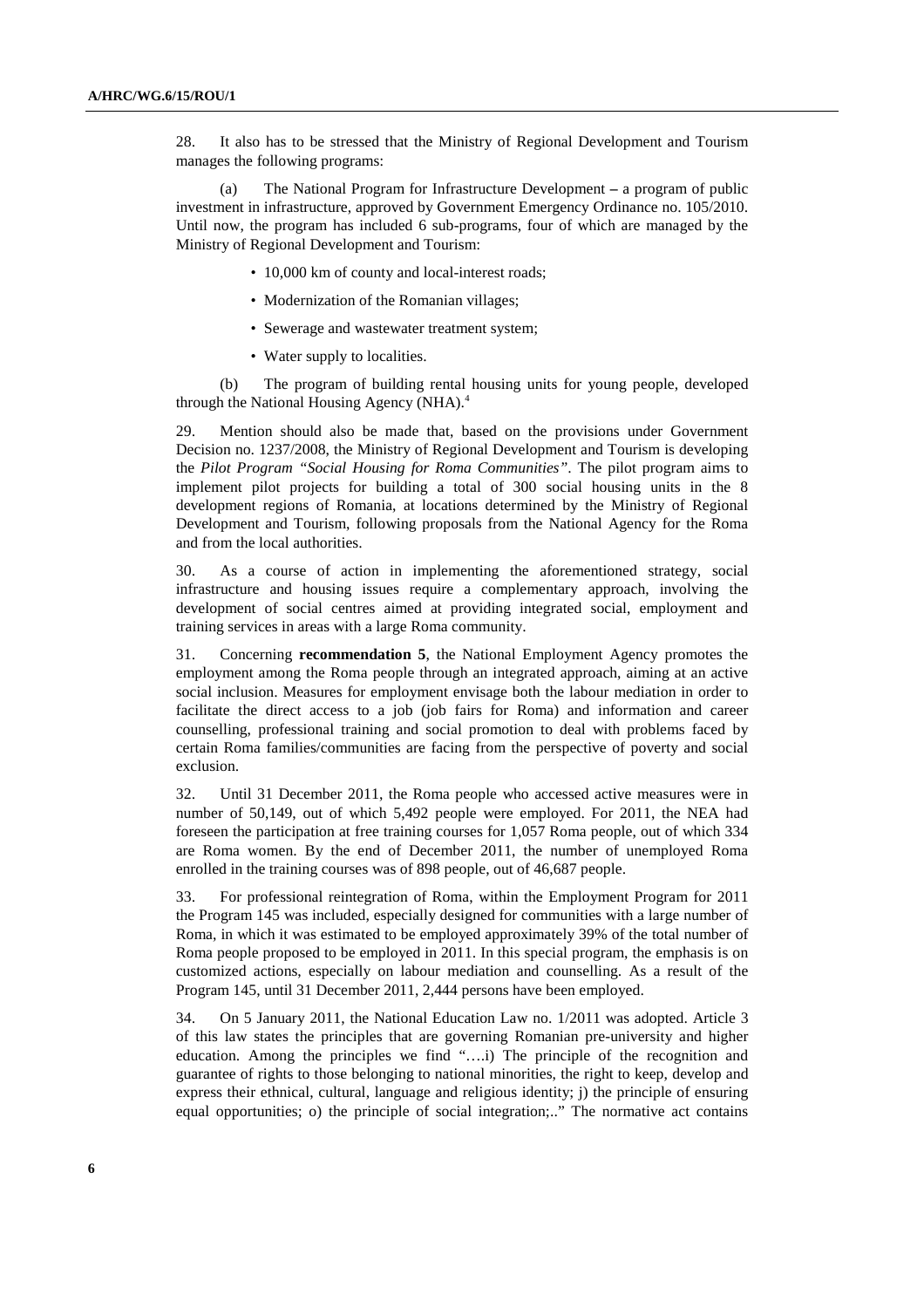provisions that establish positive measures and facilities for vulnerable groups, such as Articles 12 and 85.

35. In **2011**, the Romanian Police, through its structures with relevant expertise in the field, participated in the Project "Mission Possible – police officer in a multicultural community", a project that was financed by the Romanian Government through the Department for Interethnic Relations and aimed at promoting ethnic diversity through encouraging the young people belonging to Roma and Hungarian minorities towards a career in the police structures.

36. In **2012** (January–July), the Romanian Police, through its structures with relevant expertise in the field, participated in the following activities which had, as a result, the implementation of an information campaign in 26 high schools at the level of counties Bihor, Cluj, Harghita, Mures and Satu Mare (by organizing meetings with high school students and formal and informal leaders of Roma population) regarding the educational offer of police schools, in order to attract young Roma and Hungarians towards a career in the police. The Romanian Police has also developed and launched the project entitled "*Promoting the concept of "police to the interest of community" (proximity police) in rural areas, especially for Roma communities and other economically and socially disadvantaged communities*". The project will run from May 2012 to May 2014, and during this time, a total of 2,400 police personnel will be trained on project-related issues.

37. Also, the National Council for Combating Discrimination, through its specialized departments, has initiated and developed over time a wide range of projects that were designed to cover a significant part of the Objectives and Priorities from the Action Strategy of NCCD.<sup>5</sup>

38. NCCD is reacting, according to its competences, in cases of discrimination. As an example, we mention NCCD's self-notification in the case of the wall built by Baia Mare City Hall, which separates social houses, occupied mostly by Roma people, from Horea street and main street for car traffic. The NCCD found that the building of the wall represented discrimination, issued a fine of 6,000 lei (approximately EUR 1.380). At the same time, the Steering Board recommended "partition wall demolition and measures to improve housing conditions of Roma people".

39. By Order no. 1540/19 July 2007 on forbidding school segregation of Roma children and for the approval of the Methodology for the prevention and elimination of school segregation for Roma children, it was stated that the County School Inspectorates are charged with reporting annually on the state of education and quality education. In a separate section, they have to report on the results in implementing plans to eliminate segregation, violation of the normative act attracting contraventional, civil liability or criminal laws in force. Prevention and elimination of school segregation phenomenon is an imperative condition for implementing the principles of inclusive school. In terms of other fundamental rights of children in Romania an interdependent network of state institutions is developed, each with clearly defined attributions on each child's fundamental right.

40. In order to make the non-discrimination and equality principle better known, NCCD organized the "Conference of non-discrimination and equal opportunities", which had three objectives: the capacity development on knowing and understanding of non-discrimination and equal opportunities principles between men and women and different categories of people, developing capacity of understanding and application of objective law to discrimination and equal opportunities, and stimulate interest in involvement to eliminate any kind of discrimination.

41. The relations with the Council of Europe have been tighter in 2011 thanks to the two important monitoring visits which took place at short intervals: the first monitoring visit regarding the application of the European Charter for Regional or Minority Languages,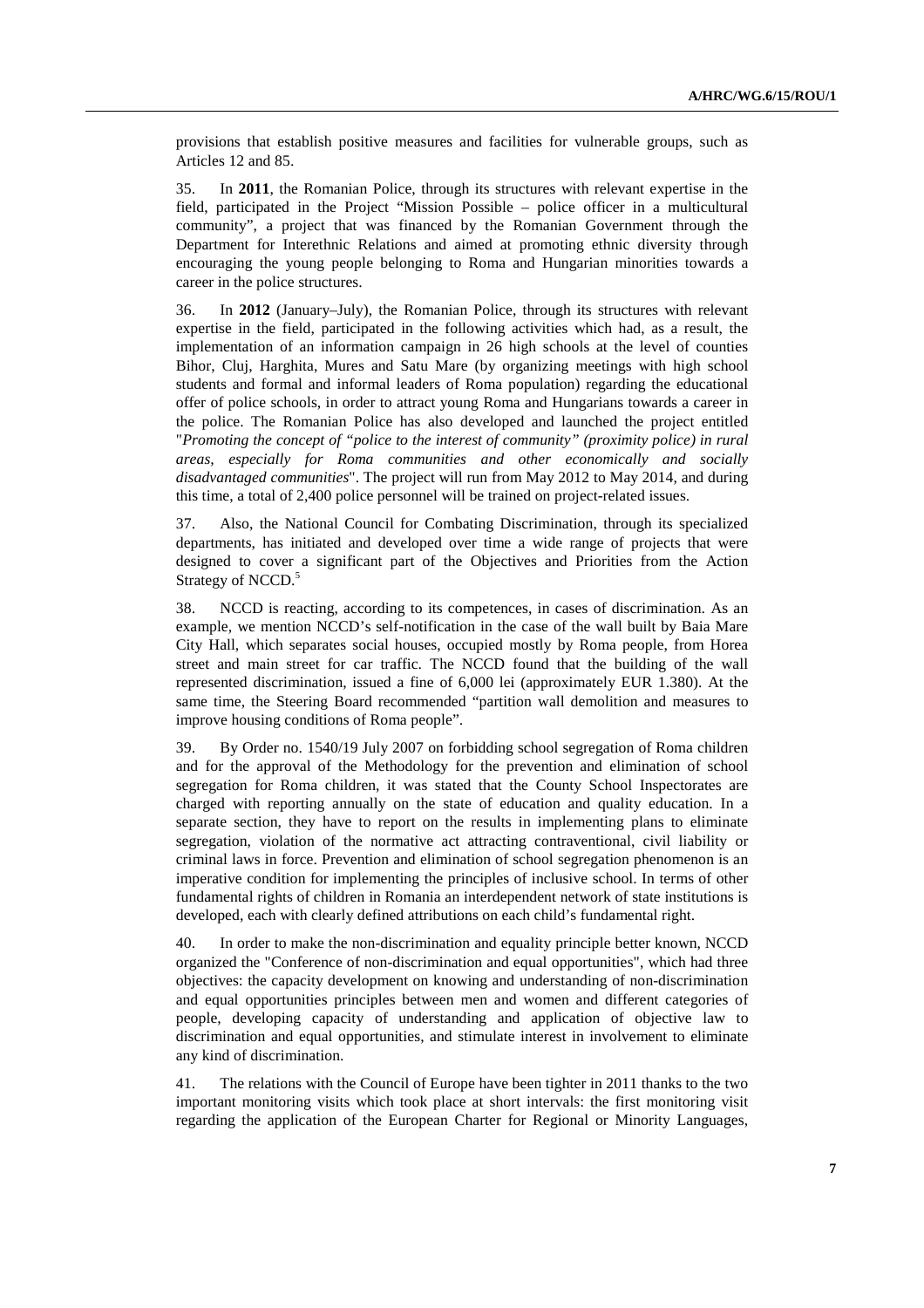which took place between 14 and 17 March, which included separate talks with all the minorities' organizations, discussions with representatives of the central public authorities, with an NGO from Tg. Mures. In January 2012, the Department for Interethnic Relations (DIR) received the opinion project of the Council of Europe on the application of the Charter for Languages in Romania. The third monitoring visit regarding the implementation of the Framework Convention for the protection of national minorities in Romania took place between 17 and 21 October in Bucharest, Cluj and Baia Mare. The delegation was formed by members of the Advisory Committee and of the Council of Europe's Secretariat of the Framework Convention for the Protection of National Minorities. The measures taken at a national level in order to implement the recommendations made at the previous monitoring visit were evaluated and a new analysis of the current situation and of the most recent evolutions concerning the national minorities of Romania was made.

42. It is also to be noted that the National Audio-Visual Council (NAC) has constantly been monitoring violation of the legal provisions regarding the prohibition of incitement to hatred or discrimination in accordance with the European Convention on Transfrontier Television and sanctioned violation of the regulation in force. It is worth mentioning that NAC has concluded in 2010 an agreement with the National Council for Combating Discrimination that set the framework for a media campaign, broadcast between 31 March– 31 July 2010, as explained in the press release on the NAC website http://www.cna.ro/Spune-i-NU-discrimin-rii.html. The title of the campaign was: *Dosta, overcome prejudices, learn to know Roma people.*

43. Concerning persons living with HIV/AIDS and given also **recommendation 9**, in addition to the aspects presented within the mid-term report, we underline that people newly diagnosed with HIV infection are clinically and laboratory evaluated, based on ECDC/WHO criteria, and included in the antiretroviral therapy. Efforts are made in order to avoid therapy discontinuity and patient drop-out.

44. The National College of Physicians is routinely investigating, upon request from patients, families or NGOs, all the cases of malpractice, including the discrimination against people with HIV and AIDS.

45. The Ministry of Health and the National Health Insurance House coordinate the national health programs for prevention and treatment of HIV and AIDS and monitor, together with NGOs, any case of discrimination of persons living with HIV and AIDS.

46. The NCCD has received three petitions in 2010 concerning discrimination based on the criterion HIV infection, and in 2011 one petition. Their number decreased compared to 2008–2009. In 2008, NCCD has notified itself on the publishing of a list of people infected with HIV on the website of a local authority in order to get facilities on public transport. NCCD ascertained the discrimination deed and sanctioned the mayor with a fine in amount of 1,000 lei (approximately 280 Euro).

47. During 10–12 November 2010, the project "Am I different? I am talented!" was held in Bucharest within the Hospital for Infectious Diseases "Victor Babes" and it aimed to promote the principles of equal opportunities and non-discrimination and the rights of the HIV-positive youngster/children. The overall objective of the project was to inform 60 children, youngsters and the personnel of the hospital regarding the principle of equal opportunities, elements to prevent and combat discrimination and promote the knowledge and understanding by youngsters, doctors, nurses, psychologists of the right of not being discriminated, of child's rights, of certain situations which constitute discrimination deeds.

48. As concerns **recommendations 3** and **11**, during 2010–2011, NCCD has developed, in partnership with the Ministry of Administration and Interior, the project "Training for trainers on preventing and combating all forms of discrimination". The project aim was to inform, educate and raise awareness among police officers on social issues aimed by the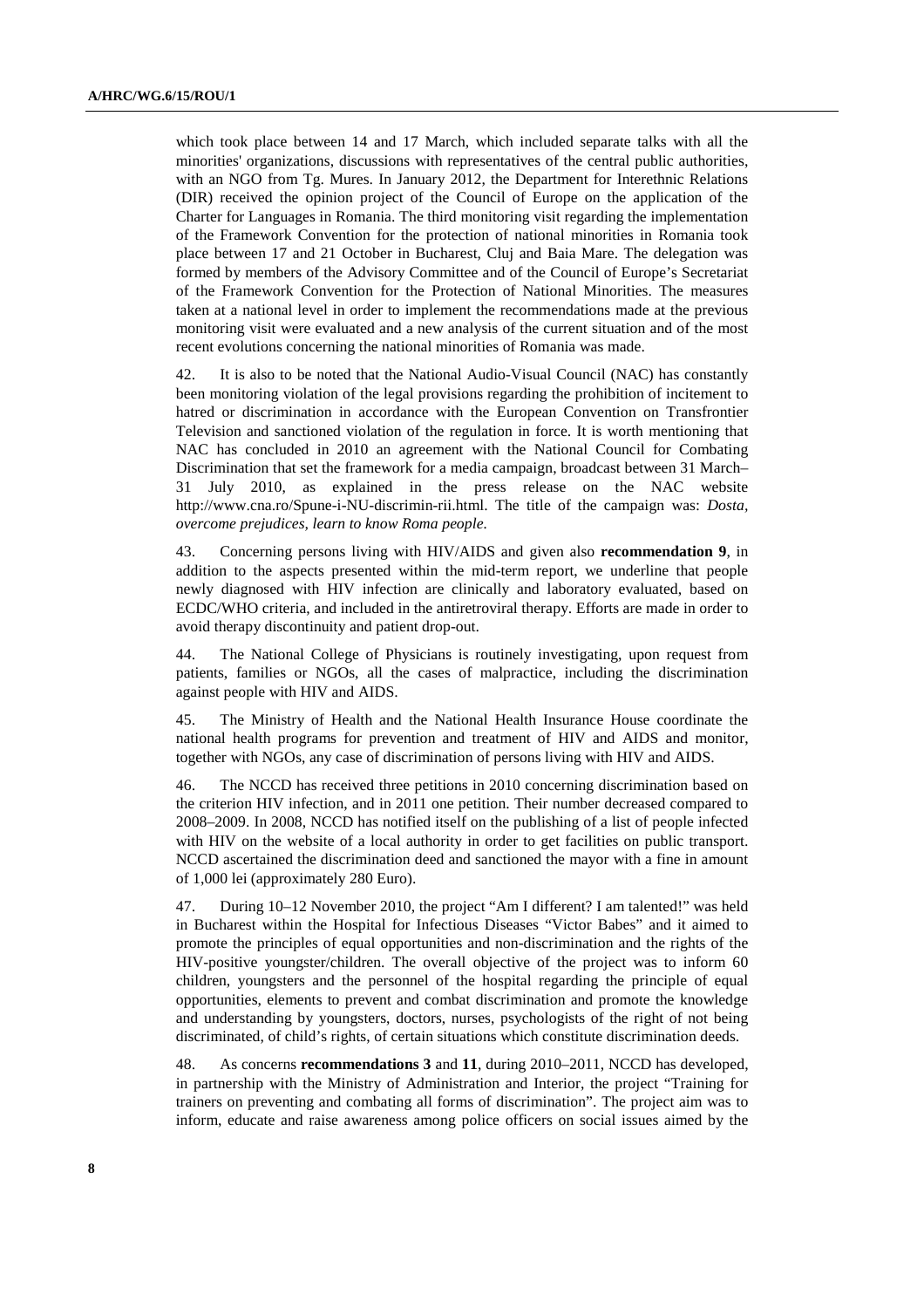actions of various groups vulnerable to discrimination. The Ministry of Administration and Interior has implemented this course as a model of good practice in all counties Police schools of the Ministry and, starting with  $1<sup>st</sup>$  October 2011, the course "Preventing and combating all forms of discrimination" was introduced within the training programs for the personnel of the Ministry.

49. Since 2010, the Institute of Studies for Public Order has developed a partnership with ACCEPT ASSOCIATION- the first Romanian non-governmental organization that defends and promotes the rights of LGBTs (lesbians, gays, bisexuals, transgenders) at the national level. As a result, two ISPO trainers took part in a training programme dealing with combating intolerance and discrimination towards persons and groups on the grounds of sexual orientation and gender identity. ACCEPT Association offered ISPO didactic materials, flyers and brochures regarding issues of sexual orientation, gender identity and hate crimes against LGBTs. These materials are used during the training sessions (basic training programmes for police officers) which are held in ISPO and to which 660 police officers participated from 2011 up to present.<sup>6</sup>

50. During 2010–2011, within the new Strategy in the field of Equal Opportunities between Women and Men for 2010-2012, reunions and meetings were organized, as well as debates on themes such as equal participation of women and men in the decision making process, eliminating gender stereotypes, the role of women in rural areas, the reduction of the gender pay gap. A various palette of participants, such as representatives of social partners, central public administration, NGO's and citizens, attended the events.<sup>7</sup>

51. With regard to **recommendation 8**, the Romanian authorities at the level of Police units took measures to prevent and counter the antisocial acts against the members of the LGBT community, being interested in training its staff in the field of modern methods used at European level in countering discrimination based on sexual orientation, in order to contribute to a viable partnership between police and sexual minorities.

52. Thus, there is good collaboration between the General Directorate of the Bucharest Municipality Police (GDBMP) and the aforementioned ACCEPT Association, representative of the LGBT community.<sup>8</sup>

# **B. Prohibition of torture or cruel, inhuman and degrading treatment**

53. With regard to **recommendation 24**, the Regulation on the security of places of detention subordinated to the National Administration of Penitentiaries (NAP), approved by order of the Minister of Justice no. 1676/C/2010 and published in the Official Journal no. 519 of 27 July 2010, establishes standard procedures for intervention and restraint, detailing in Articles 292-294 the principles set out in Law no. 275/2006 on execution of sentences and measures ordered by the judicial authorities in the course of criminal proceedings , i.e. the use of means of coercion must be proportional to the degree of danger, they apply only for the period necessary and only when there is no other way of removing danger and they never have the character of a sanction. Provisions are binding on all staff of the Romanian penitentiary system and their failure leads to criminal liability, civil or disciplinary action, as appropriate.

54. By decision no. 429 of 8 April 2011 of Director General of the NAP, the Manual on the structures associated to special security measures, coercion and control, as well as for the use of means of restraint and techniques has been approved.<sup>9</sup>

55. The Romanian Police carry out different activities that mainly deal with human rights observance for the people deprived of liberty remanded in custody in centres which are subordinated to the General Inspectorate. Starting with 2010, the Romanian Police have taken the initial steps in a direction that facilitated Institute of Studies for Public Order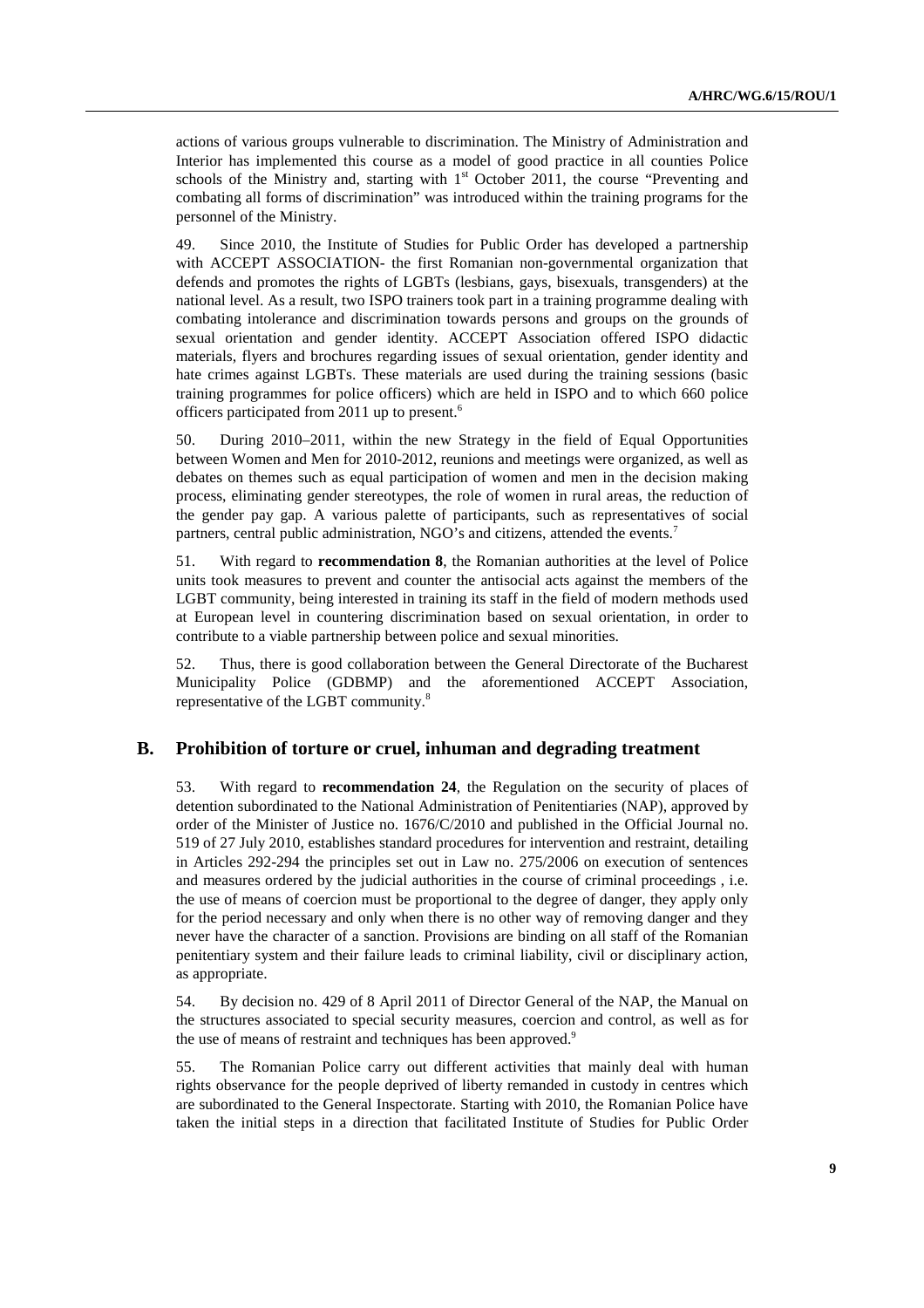(ISPO) to promote a series of courses on prevention of torture and inhuman or degrading treatment or punishment*,* namely 6 training sessions designed for custody police officers and for those having as area of responsibility criminal investigations and public order.<sup>10</sup>

56. With regard to issues related to the improvement of detention conditions (**recommendation 25**), Decision no. 430/2009 of the National Administration of Penitentiaries aimed at creating establishments according to the correctional enforcement in particular, age and sex of inmates, reducing overcrowding, promoting the participation of inmates to work outside the detention room and allowing better distribution of supervisory staff.<sup>11</sup>

57. According to the Order of the Minister of Justice C/433/2010, compulsory minimum standards have been set out related to conditions of accommodation of the convicted persons, as follows: for every person deprived of liberty categorized in the closed and maximum security prison regime, as well as for minors, young people, people on remand and convicted whose enforcement regime has not yet been settled should be provided with  $4 \text{ m}^2$ ; for every person deprived of liberty categorized in the half-open and open prison regime provisions should ensure  $6 \text{ m}^3$  of air.

58. This legislation is an important step in the effort to implement the recommendations of the European Court of Human Rights to ensure a minimum living space per inmate (standard of 4  $m^2$  per detainee, regardless of prison regime).<sup>12</sup>

59. In terms of solutions adopted, we mention the increasing the capacity of accommodation, the involvement of persons deprived of liberty in activities outside the detention room, legislative measures, administrative measures, monitoring mechanisms.<sup>13</sup>

60. With regard to cases in which Romania is a party before the ECHR, they have been monitored and the reports produced by State institutions and NGOs have been reviewed as a result of their visits in prisons. Also, a system was established for monitoring decisions issued by delegated judges and judgments of the courts concerning the conditions of detention and the exercise of the rights of persons deprived of liberty.

61. Since January 2011, the Inspection and Control Directorate has harmonized its objectives with those covered by the Committee for the Prevention of Torture (CPT), for the purposes of verification, monitoring and assessment of progress in detention conditions in relation to the issue of CPT and cases submitted before the ECHR.

62. A matter under the serious attention of the Romanian authorities is human trafficking (see **recommendation 12**). In the period of 2010 - 2011, the Romanian Police elaborated and launched the Project with the title "Strengthening the capacity of judicial authorities for investigating the cases of human trafficking", on which 230 police officers, gendarmerie officers and prosecutors were trained.<sup>14</sup>

63. The legal framework on trafficking in persons was completed and improved through amendments to Law no. 678/2001 on preventing and combating human trafficking by Law no. 230/2010, aimed at setting up additional measures to discourage demand, to protect victims, punish traffickers, as well as supplementing the definition of the crime of trafficking to include new forms of exploitation.

64. Regarding *the protection and assistance of victims of trafficking in human beings,* an important tool is the "Protocol of cooperation on the coordination of human trafficking victims in criminal proceedings". This tool, created in 2008, follows the existence of a uniform response for victims, through inter-institutional cooperation between state bodies involved in the fight against human trafficking, such as the National Agency against Trafficking in Persons (NAATIP), Directorate for Investigating Organized Crime and Terrorism within the Public Ministry, the General Inspectorate of Romanian Police,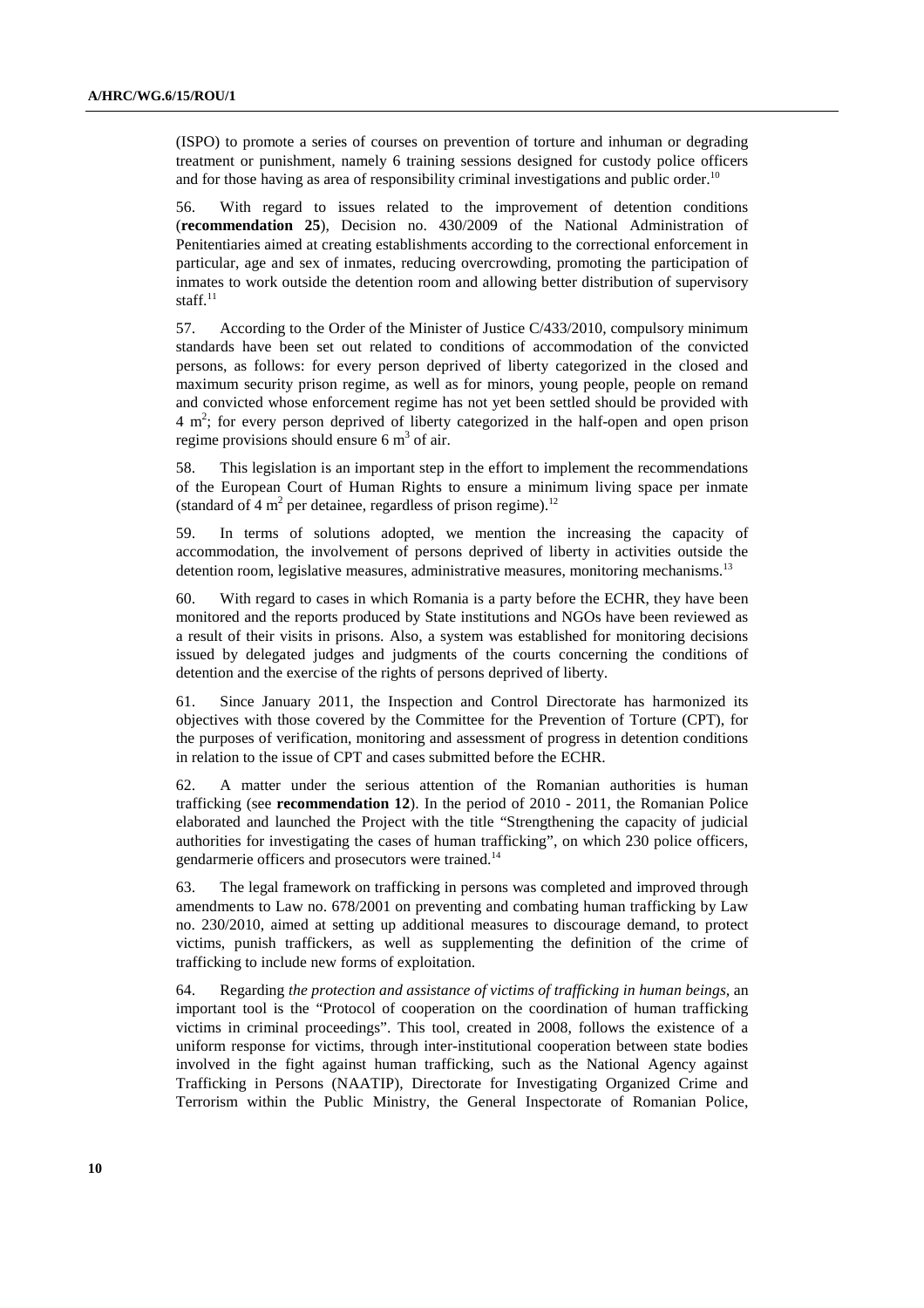Romanian Immigration Office, General Inspectorate of Border Police and Gendarmerie General Inspectorate of Romanian Ministry of Administration and Interior.<sup>15</sup>

65. As far as the *trafficking of children* is concerned, which is directly linked to the exploitation of children and even more, to the sexual exploitation thereof, the Directive 2011/36/EU of the European Parliament and of the Council of 5 April 2011 on preventing and combating trafficking in human beings and protecting was adopted and has as deadline for its transposition into domestic legislation 6 April 2013.<sup>16</sup>

### **C. Administration of justice and rule of law**

66. With regard to this aspect, given also **recommendations 22 and 23** concerning Romania's legal reform under the Cooperation and Verification Mechanism, the following are to be stressed.

67. The assessment of both anticorruption strategies and their action plans (The National Anti-Corruption Strategy 2005-2007 and the National Anticorruption Strategy/NAS on Vulnerable Sectors and Local Public Administration 2008-2010) was carried out in 2011, by two independent experts, under a project implemented by the Ministry of Justice in cooperation with the United Nations Development Program, "Support to the Ministry of Justice to implement the recommendations of the European Commission under the Cooperation and Verification Mechanism". The assessment aimed at performing an analysis of the strategies' impact, the results achieved through their implementation and the interventions undertaken in relation to the priorities and objectives established in them.

68. The assessment process conducted was oriented to defining the relevance and fulfilment of the objectives, development efficiency, effectiveness, impact and sustainability in application of both Anti-Corruption Strategies (2005–2007 and 2008– 2010).

69. The specific recommendations issued by "The independent assessment on the implementation of the National Anticorruption Strategy 2005-2007 and the National Anticorruption Strategy on Vulnerable Sectors and Local Public Administration 2008-2010 in Romania" were incorporated in the new National Anticorruption Strategy 2012-2015.

70. The new NAS 2012-2015 was approved by the Government on 20 March  $2012^{17}$ .

71. NAS ensures the implementation of the relevant CVM recommendations set forth by the European Commission and includes the areas identified as EU level priorities in the Commission's Anticorruption Communication (launched in June 2011): recovering the proceeds of crimes, protection of the whistleblowers, public procurement, prevention and fight against corruption in the political sector, protection of the EU financial interests; prepares the fourth GRECO evaluation round concerning the prevention of corruption among Members of the Parliament, judges and prosecutors.

72. The new Government assumed the Strategy on 23 May 2012. On 12 June 2012, the Parliament (in a joint session of the two chambers) unanimously endorsed NAS by political declaration and the implementation of the Strategy has been initiated.<sup>18</sup>

73. With regard to Romania's legal reform under the Cooperation and Verification Mechanism (see **recommendation 23**), the following is to be mentioned:

Main progress aspects achieved under the Cooperation and Verification Mechanism have been registered within the referred period and have been reported within the most recent Annual Report of the European Commission (published on 18th of July 2012). The main progress fields of the Romanian judicial system were the following: a substantial modernization of the main legislation – the ambitious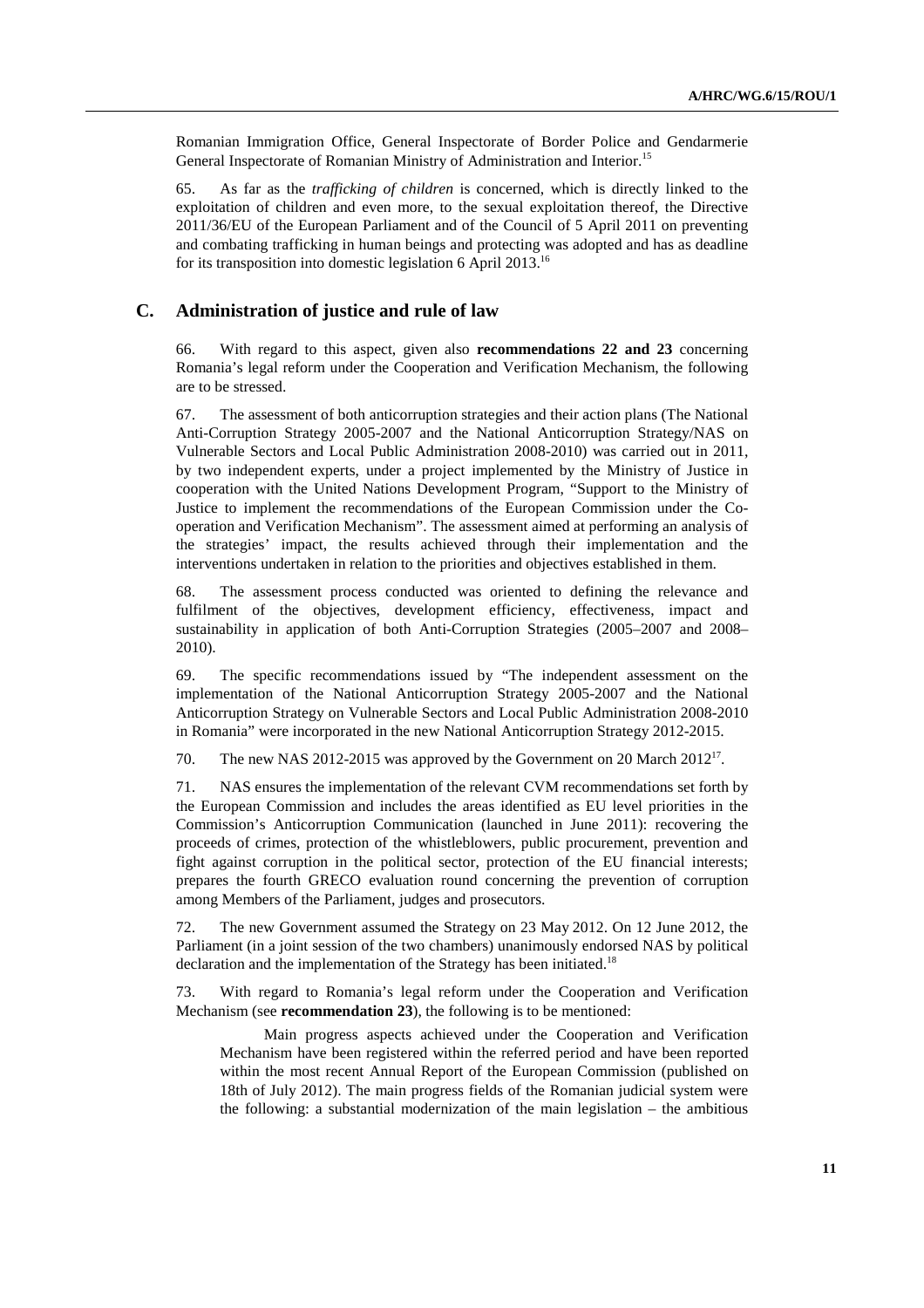legislative agenda regarding the four new codes (Civil, Civil Procedural, Criminal, Criminal procedural Code); the solid new framework described by the new National Anti-corruption Strategy; commitment in fighting against corruption (successful investigation, prosecution and trial the high level corruption cases).

#### **1. Benchmark 1 – Reform of the judiciary**

#### *Implementation of the four new codes*

74. Law no. 202/2010 ("small reform law") introduced a series of measures to simplify and render efficient the judicial provisions, anticipating the entry into force of the procedural codes. This law basically collected the most simple but efficient rules of the new procedural codes and provided the framework for their anticipated entering into force (the criterion was to select those provisions that did not require supplementary preparation, be it administrative or training, but could trigger an immediate effect). As regards its effects, the reactions were positive, both from courts and prosecutors' offices<sup>19</sup>.

75. The four new codes have been elaborated, debated in the Parliament and adopted (in 2009 and 2010) – they will change the whole paradigm of functioning of the Romanian justice. The substantive codes (Civil and Criminal) bring a series of important changes in substantive rules governing civil relations and criminal matters, while the procedural codes aim at making more efficient the procedures, thus responding to the need to shorten the duration of the trials and to introduce flexibility, predictability, transparency and consistency in the judicial process.

76. The new Civil Code entered into force, without difficulty or drawbacks, in October 2011.

77. On the basis of the impact studies finalized in November 2011, the entry into force of the other three Codes will follow in the next period: Civil Procedure Code  $-1<sup>st</sup>$  February 2013; Criminal Code and Criminal Procedure Code  $-1<sup>st</sup>$  February 2014. The entry into force of the new Civil Procedure Code will continue the judicial reform initiated by Law no. 202/2010. As a novelty, the new Code explicitly stipulates the fundamental principles of civil procedure, established, so far, only by the doctrine and the jurisprudence.

78. With regard to the strengthening the accountability of magistrates, a new law for strengthening the disciplinary responsibility of the judiciary entered into force on 23 January  $2012^{20}$ .

79. As for improving the transparency and objectivity of the procedure for promotion to the High Court of Cassation and Justice (HCCJ), the law on promotion to the HCCJ is already in force following the adoption by the Parliament in December  $2011^{21}$ . The law aims at securing the transparency and objectivity of the process of promotion to the HCCJ, with the aim of ensuring that the most suitable candidates get to occupy the positions in the Supreme Court.<sup>22</sup>

## **2. Benchmark 2 – National Integrity Agency (ANI)**

#### *Establishment of the institution and its main objectives*

80. According to the requirement deriving from this benchmark, Romania established a National Integrity Agency which has been operational since the end of 2007. Romania was the first European country to create such an independent, operational institution, competent to control and verify the wealth, conflicts of interest and incompatibilities. As to the strengthening the institutional capacity of ANI, it has received a significant increase in its budget and attracted substantial EU funds to improve its information system and procedures. ANI's track record was constantly consolidated over the four years of activity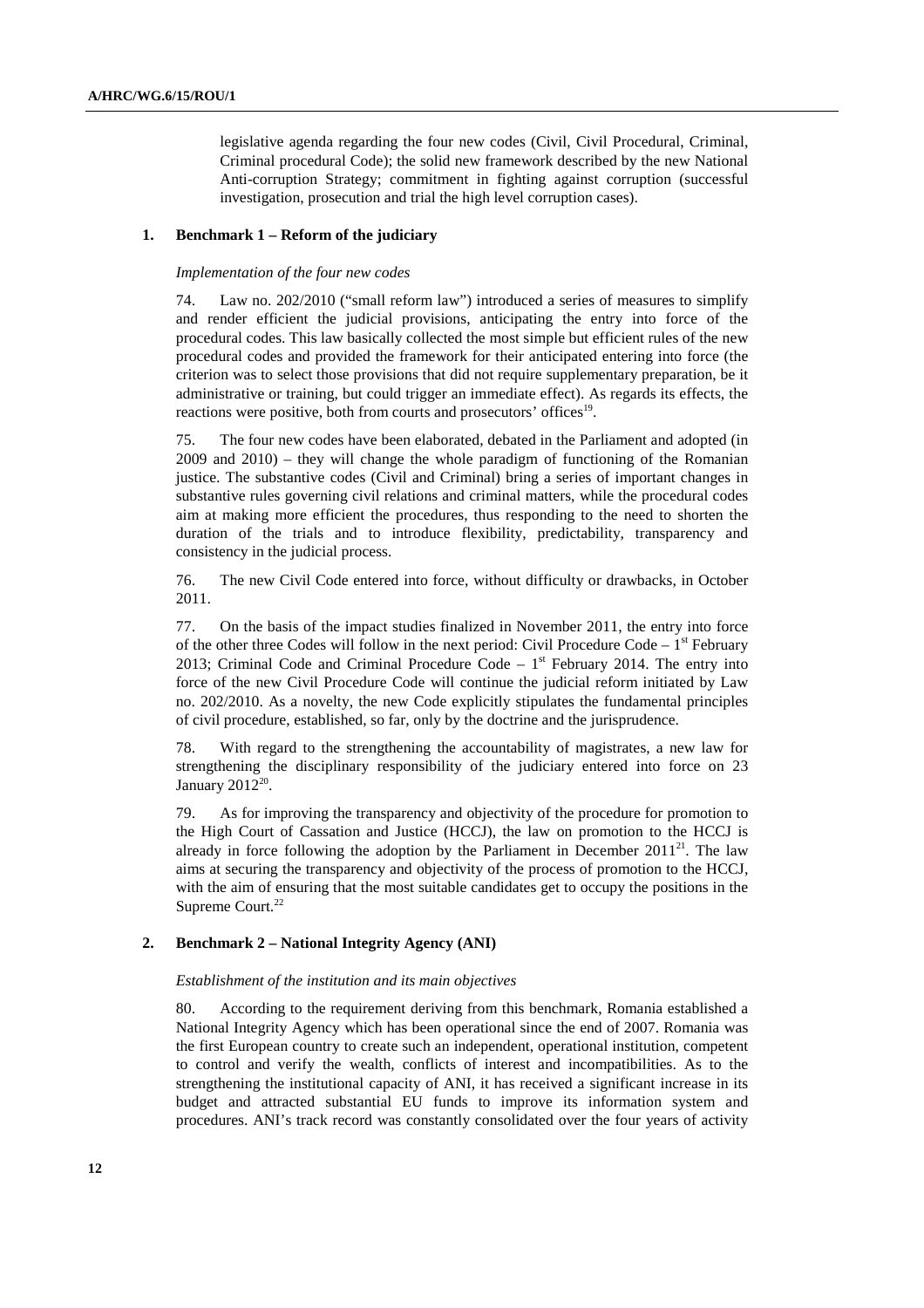and it has been appreciated in a very positive manner in the Commission's reports since  $2009^{23}$ . Thus, six successive Commission reports acknowledged the positive results in the activity of the Agency. ANI presently continues to deliver positive results in its activity. In June 2012, there were 3.305 on-going investigations carried out by ANI.

81. On 21 December 2011, the Superior Council of Magistracy (SCM) and ANI signed a protocol of collaboration in order to increase public confidence in judiciary, for strengthening SCM credibility and for increasing the efficiency of the courts and of the prosecutors' offices.<sup>24</sup>

#### **3. Benchmark 3 - Fight against high-level corruption**

#### *Role of the National Anticorruption Directorate (NAD) and its main objectives*

82. The National Anticorruption Directorate is a specialized, independent structure, functioning within the General Prosecutors' Office, which investigates high level corruption cases. The NAD is independent from courts and prosecutor's offices attached thereof, as well as in relation with the other public authorities, exercising its attributions only on the basis of the law and for ensuring the compliance with the law.

83. In time, several procedural aspects have been improved in order to increase the efficiency of the trials in high-level corruption cases (e.g. several provisions were repealed, such as the de jure suspension of trials when objections of unconstitutionality were raised and the possibility to suspend the criminal trial by raising the illegality exception). These amendments helped improving the efficiency in high-level corruption trials. As a consequence, none of the high-level corruption cases pending before the Criminal Section of the HCCJ was suspended on these grounds ever since.

84. Furthermore, in order to accelerate the high-level corruption cases, the High Court of Cassation and Justice (HCCJ) has taken a number of managerial and administrative measures to improve the celerity of high-level corruption trials. These measures included the prioritization of cases closer to statute-barred periods and the temporary use of spare court rooms in other courts to allow for more frequent hearings. An additional building was allocated to the High Court in November 2011. As a result of the organizational measures taken, between 5 September 2011 and 11 June 2012 there were established 355 hearings in high level corruption cases tried in first instance by the Criminal Chamber of the HCCJ, in which NAD issued the indictment. These measures led to a significant acceleration of the cases which were pending at the High Court and also resulted in an increased number of verdicts. Thus, concerning recent statistics, in 2011, the Criminal Chamber of HCCJ solved in first instance 15 high-level corruption cases, in comparison with 2 such cases in 2009, respectively with 2 such cases in 2010. Between 1 January 2012 and 11 June 2012, the Criminal Chamber solved in first instance 14 high-level corruption cases. In 2011, the HCCJ delivered 9 final decisions in high-level corruption cases. Between 1 January 2012 and 11 June 2012, the HCCJ rendered 6 final decisions in high-level corruption cases.

## **4. Benchmark 4 – Prevention and fight against local-level corruption and corruption in vulnerable sectors:**

#### *Activity of prosecutor's offices countrywide*

85. In terms of concrete results, statistics from local prosecutor's offices show that the number of defendants prosecuted for corruption offences by the prosecutor's offices attached to tribunals in 2011 increased by 13.47% as compared to 2010. 162 of the defendants were public officials, mainly police officers (105), mayors (7) and employees in the local administration (34). Furthermore, 28 final convictions and 55 non final convictions were issued in the corruption cases investigated by regular prosecutor's offices.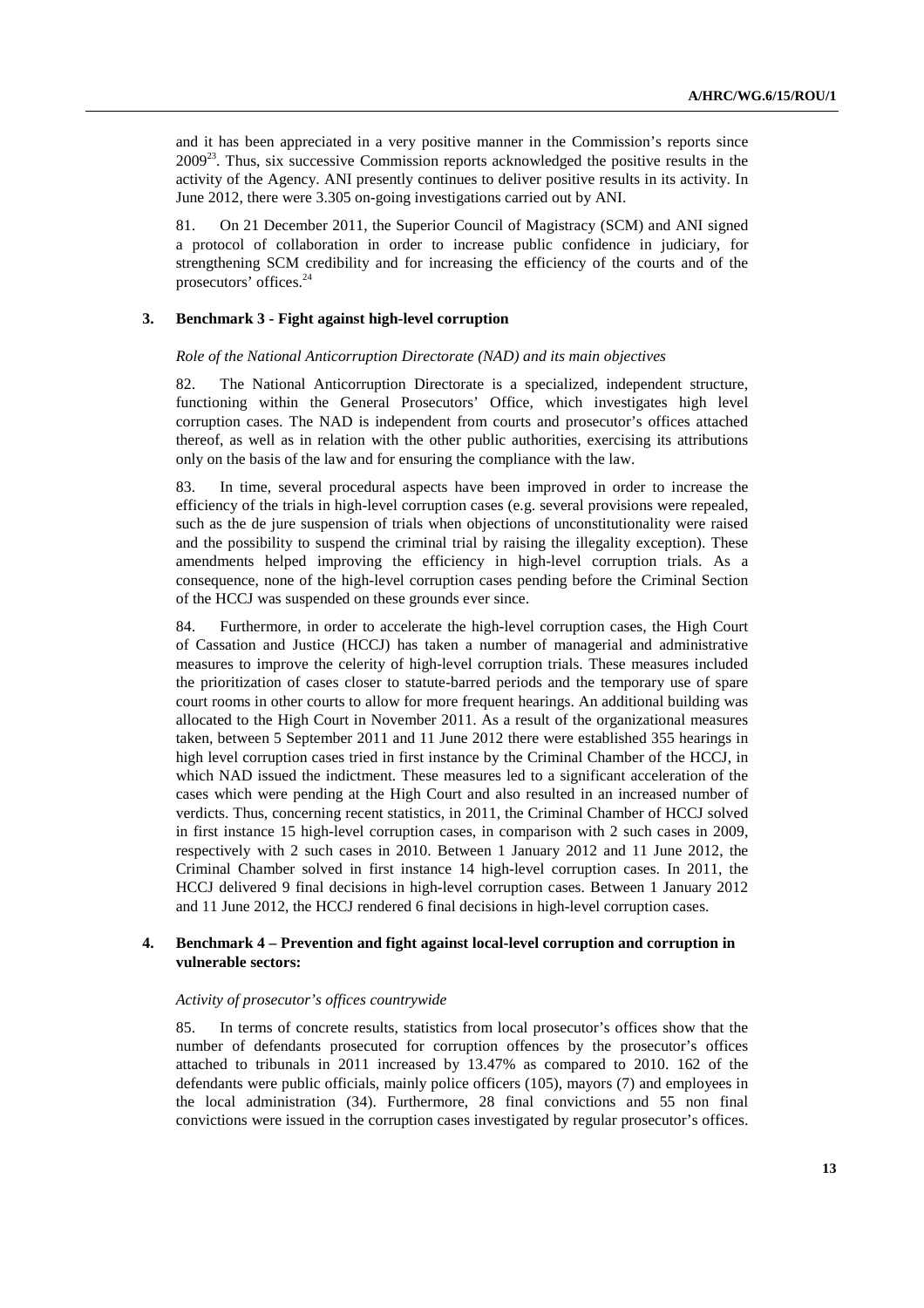The total value of assets frozen by all the prosecutor's offices for all types of crimes in 2011 was 1,024,979,707 RON.

#### *Activities conducted by the Ministry of Administration and Interior (MAI)*

86. The activities concerning the prevention and fight against corruption within the MAI continued. The Anticorruption General Directorate (DGA) co-ordinates and monitors the "Strategy for preventing and countering corruption within MAI for 2011–2013", a document which establishes the coordinates of the anticorruption activities conducted within the ministry in order to increase integrity of MAI personnel.

87. DGA has a substantial track record, which has been positively assessed in the CVM reports of the European Commission<sup>25</sup>. The February interim report notes that DGA has taken steps to consolidate its work to tackle corruption.<sup>26</sup>

#### **D. Freedom of conscience and religion**

88. Regarding problems of religious intolerance and interreligious dialogue (**recommendations 19–21**), the State Secretariat of Religious Affairs organized numerous national and international manifestations which aimed at promoting inter-religious and inter-confessional dialogue, the defense of freedom and fundamental rights; this institution supported and continues to support, also financially, the manifestations organized by the religious cults of our country, meetings and conferences whose topic is the dialogical dimension of religion. Among the events we can mention the dialogue between Christians and Jews organized in Iași, the assemblies organized annually in Constanta between representatives of the Orthodox Church, the Catholic Church, the Mosaic Cult and the Muslim Cult, conferences and meetings organized by Romanian theological faculties which are attended by theologians and representatives of all the cults of Romania.

89. With the aim of advising on the matters of mutual issues of society, the promotion of solidarity and cooperation between different cults from Romania, but also for the prevention of inter-religious and inter-denominational conflicts, the cults of Romania constituted in April 2011 an Advisory Council of the Churches and Religious Denominations.<sup>27</sup>

90. Also, in the activity of solving the complaints addressed to the National Council for Combating Discrimination, the Steering Board, through its decisions, applies contravention sanctions by warnings or fines, and provide recommendations to prevent future acts of discrimination or the re-establishment of the situation prior to the discrimination.<sup>28</sup>

#### **E. Children's rights**

91. As concerns **recommendations 14–17**, regarding the respect for each child's right to identity, the national legislation states clearly obligations and attributions for each local authority as well as procedures to be followed in case of a child is not registered immediately after birth.<sup>29</sup>

92. For the registration of Romanian citizens of Roma minority, the public community local services for person's record acted either on the basis of projects approved at county level, or by implementing PHARE projects, of which we give some examples: the Alba county implemented the project "I have documents, therefore I exist", providing assistance for the Romanian citizens from the Roma ethnic community in order to their legal registration; county and local authorities from the Bacau county in cooperation with Onesti subsidiary of the NGO Roma Party - Pro Europe took some measures for counseling regarding the need and legal obligation to obtain and keep the civil status certificates and the identity documents. Also they were involved in the project called "And we integrate" to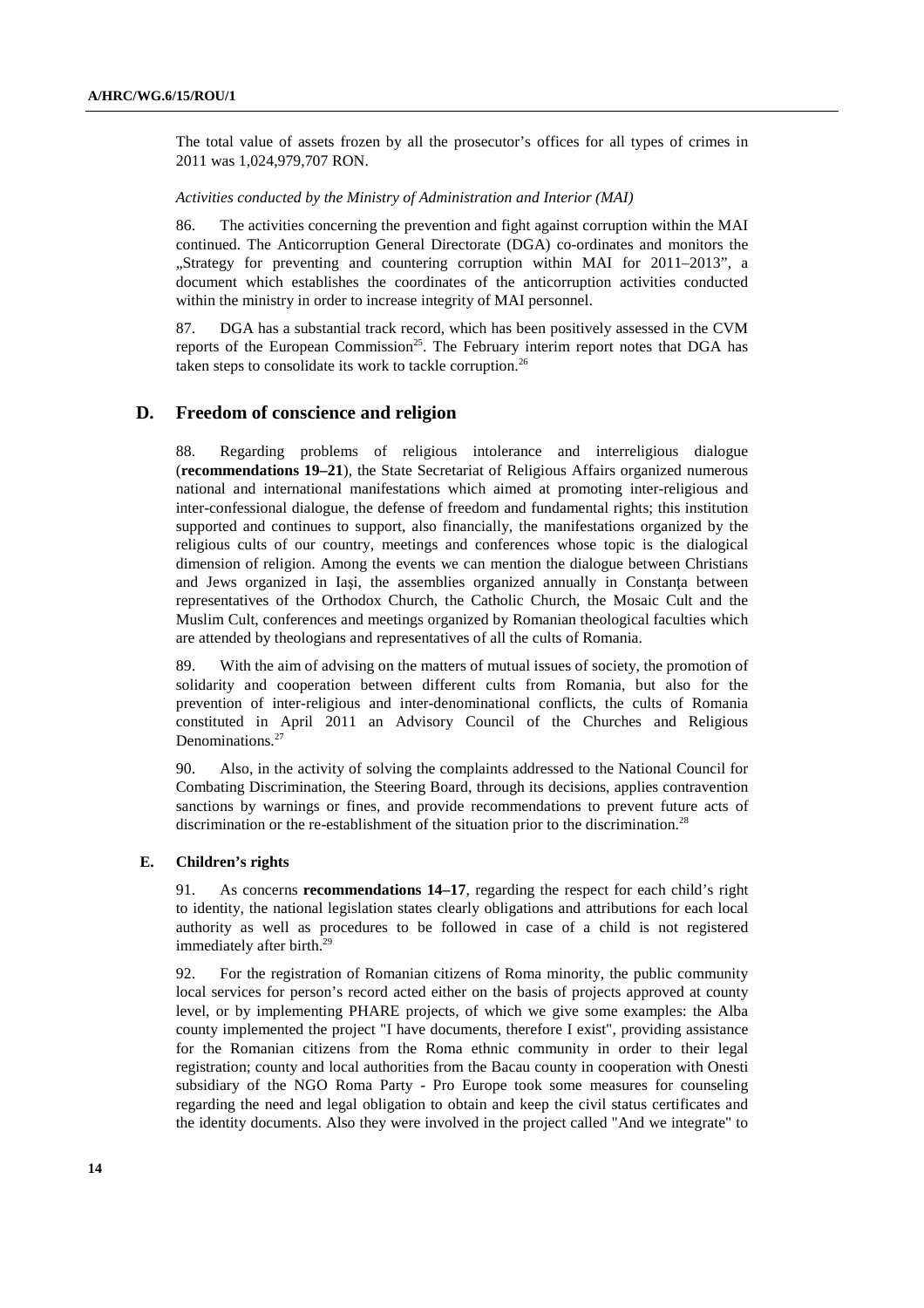improve the situation of Roma persons; In the county of Brasov a Partnership Agreement between the Braşov Association for Community Partnership and the Directorate for Persons Record of Brasov county was signed, in order to implement the project "I am a citizen, I have rights", with the financial support of Open Society Institute – Budapest; the project "Kon Shem Me", Ruhama in partnership with Social Administration from Council of Oradea, facilitated obtaining civil status, property and identity documents for the Roma persons; in the county of Galati was carried out the project "They also are citizens of Galati County", financed by European funds, in partnership with the Galati Roma Alliance.

93. In order to facilitate Romanian citizens of Roma minority to obtain documents, public community services for person's records together with police authorities organized campaigns with mobile station to take over the pictures and all documents necessary for issuance of identity documents.

94. Regarding children's right in the area of education, there are some categories of students who encounter difficulties in exercising their right to quality education: children from remote rural areas, children coming from poor families and economically disadvantaged areas, Roma children, children with special educational needs:

- Children in remote areas the distance to school and the bad road infrastructure might make transport to school difficult, especially during winter. For these situations, the Ministry for Education, Research, Youth and Sports (MERYS) offered school buses, providing free of charge transportation to school. Where this is not possible, children are offered boarding in school facilities in other localities.
- Children from very poor and remote areas some schools encounter difficulties in finding qualified teachers and the turnover of the teaching staff is important. There has been a restructuring of the school network, through the development of strong schools, with good infrastructure and qualified teachers, which gather children from several smaller communities. In these cases, school buses have been provided.
- Many Roma children who come from very poor families with a low level of education and usually with many children. These children often help their parents in the household, take care of their younger brothers or accompany their parents in season work, thus being absent from school. Because of their poor economic and social status, and, in some cases, also because of traditions related to the early marriages, they often drop out of school or do not continue their studies after  $8<sup>th</sup>$ grade.<sup>30</sup>

95. As for primary education, the program has as target group young people who have not finished primary education and are at least 4 years older than the normal age for this level of education.<sup>31</sup>

96. With regard to lower secondary education, the *Second Chance* has as main objective to support a flexible model of school re-integration for lower secondary education which will combine basic education and vocational training and is targeting young people who are at least 14 years old, who have completed primary education, but have dropped out before finishing lower secondary education.

97. Subjects related to Roma culture are present in the new designed curriculum for the *Second Chance* programs and in the extension of the Second Chance program. The most recent data (2011–2012) collected at national level confirm the efficiency of the program considering the number of students who have been attending these courses (10,032 students) and the number of schools which have organized this program courses (332 schools). The disaggregated data are as following: primary education  $-3,232$  students; lower secondary education – 5,671 students.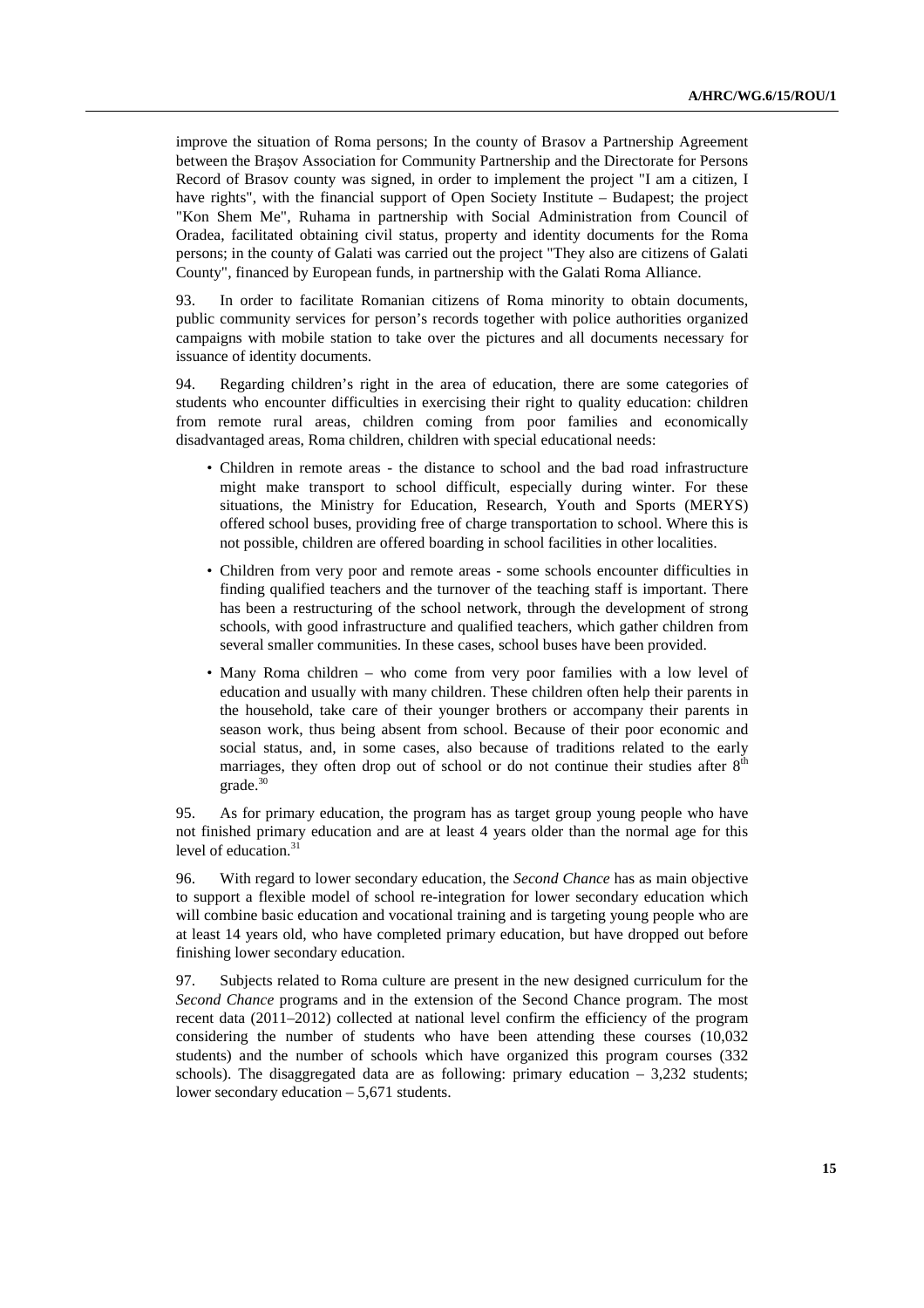• Children with special educational needs are enrolled either in special schools or in main schools, according to their type and level of disability. Children included in mainstream schools are supported by itinerant teachers.<sup>32</sup>

98. The Ministry of Education, Research, Youth and Sports took action to diminish the school dropout rate and to enhance students' schooling participation rate by means of the social and protection support programmes.<sup>33</sup>

99. Regarding the respect for children rights in the context of the activity of Romanian Gendarmerie, it has to be mentioned that this institution develops several programs and measures aiming to limit the violence and abuses in domestic, social, educational and institutional environment, as well as certain projects aimed to enhance the level of knowledge and the applying of children rights, and the degree of training of its personnel for a better approach of the respective rights violation.

100. As for **recommendation 15**, taking into consideration the particular aspects met in the case of Romania, the measures adopted in order to prevent and combat child prostitution were considered as part of the whole legal framework concerning the protection and promotion of children rights.<sup>34</sup>

101. Between the main national authorities at central and local level cooperation mechanisms were established which allowed the approval of all necessary legal, administrative and educative measures meant to ensure an adequate protection of children against any form of trafficking, including their own parents as well.<sup>35</sup>

102. The 2007 *Lanzarote Convention on the protection of children against sexual exploitation and sexual abuse* was ratified by Romania by Law no. 252 from 14<sup>th</sup> of December 2010, published in the Romanian Official Journal no. 885 of 29 December 2010. Furthermore, *Directive 2011/92/EU of the European Parliament and of the Council of 13 December 2011 on combating the sexual abuse and sexual exploitation of children and child pornography and replacing Council Framework Decision 2004/68/JHA* was adopted. Romania participated in the negotiation process of the latter Directive, now being in the phase of transposing its provisions. The deadline for the transposition into domestic legislation is 18 December 2013.

103. Government Decision no. 49/2010 approved a common methodology for the intervention in cases of children exploited or being at risk of being exploited through labour, children victims of trafficking in human beings and Romanian migrant children victims of other forms of violence found on the territory of other states.<sup>36</sup>

104. With regard to **recommendation 16**, since 2004, Law no. 272/2004 concerning the protection and promotion of children rights specifically states in Article 90 that all physical punishment no matter which form is forbidden as well as any deprivation of the child of his/her rights which are meant to endanger his/her life, mental, spiritual, moral or social development, as well as his/her body integrity, physical or psychical health of the child within the family environment and in any institution which ensures their protection, care or education.<sup>37</sup>

105. As for **recommendation 17**, the provisions of the Convention on the Rights of the Child and the ILO Conventions No. 138 concerning Minimum Age for Admission to Employment and No. 182 concerning the Prohibition and Immediate Action for the Elimination of the Worst Forms of Child Labour are translated within the Romanian national legislation, which has clear provisions regarding how the children rights should be promoted by all authorities, persons and institutions as well as how to protect a child against worst forms of labour.

106. In the same time, at national level significant campaigns that had as the main target group children between 15 and 17 years old (with a special attention to the girls), with a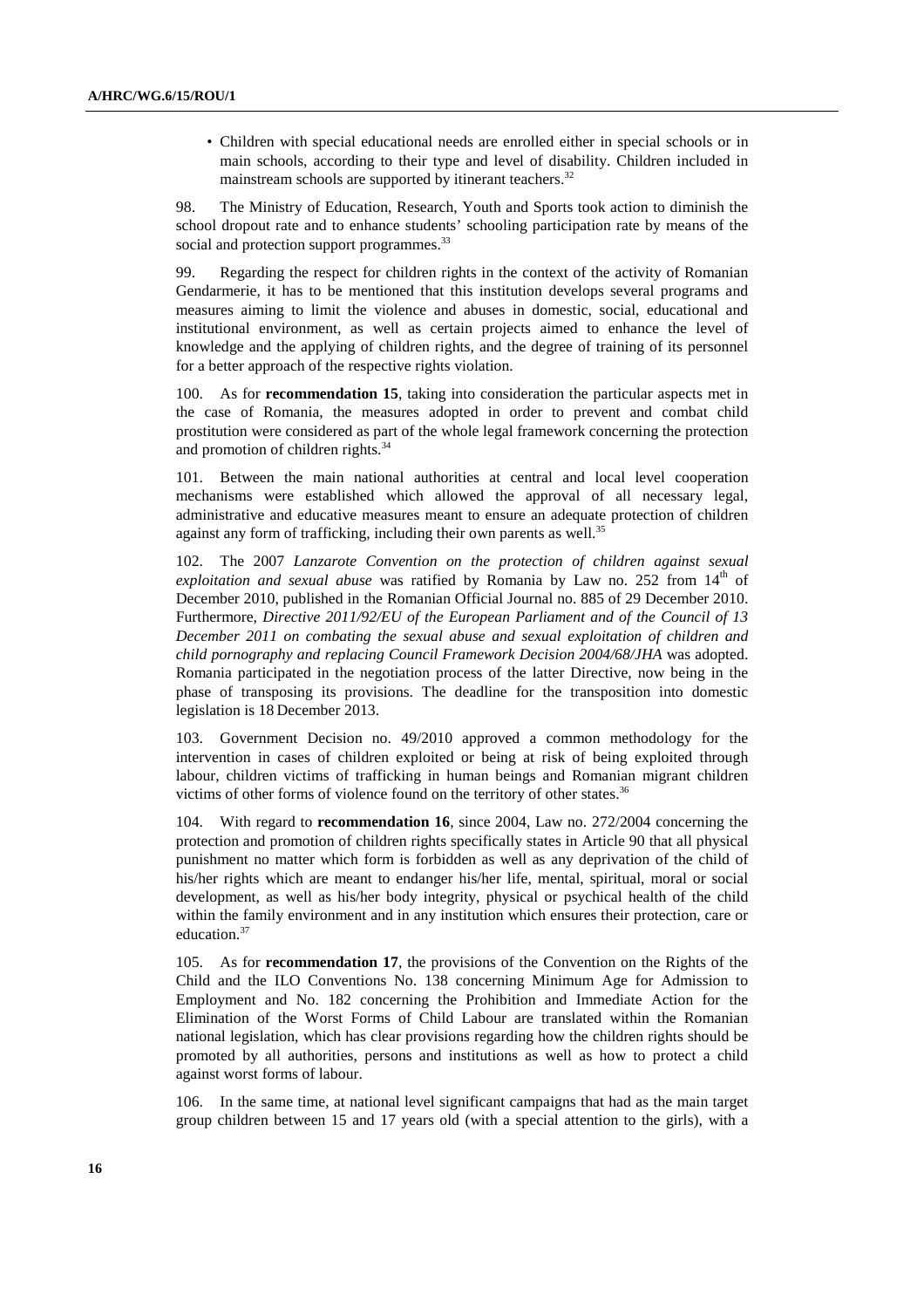low level of education, from families with different problems (domestic violence, alcoholism, poverty) or from families with parents working abroad were developed at national level.<sup>38</sup>

107. The most relevant successes of the campaign were the reduction of school dropout, the consolidation of a joined team anti-drug/anti-trafficking addressing in more efficient manner the respective social phenomena and the emphasis at the institutional level of the importance of the continuity of the staff involved in dealing with specific social problems.<sup>39</sup>

# **F. Women's rights**

108. Regarding the prevention and elimination of domestic violence against women (**recommendation 13**), Law no. 217/2003 on preventing and combating domestic violence has been recently substantially amended by Law no. 25/2012. One of the most important improvements of the law is the introduction of the restriction order, which is a measure of protection for the victim of domestic violence that can be issued by the court. Another specific measure of protection provided by the new law aims to improve the efficiency of authorities to support and advise victims in order to resort to legal means for sanctioning domestic violence cases.

109. Besides the legal improvements, a number of programs with national coverage were dedicated to this field of activity, based on a financing offered from the state budged by the Ministry of Labour, Family and Social Protection.

110. Also, in December 2009, a group of 12 EU Member States among which Romania, presented a proposal for a Directive of the European Parliament and the Council on the European protection order. The proposal was adopted in 2011 (Directive 2011/99/EU of the European Parliament and of the Council of 13 December 2011 on the European protection order).

111. During the year 2010, at national level 36 informal campaigns were conducted, 19 domestic violence prevention projects and also about 37.000 persons received preventive information. In conducting the activities, external partners have been involved as well. $40$ 

# **G. Rights of persons with disabilities**

112. On this issue and given also **recommendation 6**, Romania underlines that during 2011 the National Council for Combating Discrimination, in partnership with the Institute for Public Policy, a nongovernmental organization whose aim is to support an increased quality of the processes related to the development of public policies in Romania, carried out the project *"People with intellectual disabilities do have rights!"*. The project was cofinanced by the European Commission PROGRESS Program (2007-2013).<sup>41</sup>

113. Also, NCCD developed the following programs: *"World Down Syndrome Day"* the events dedicated to this day took place for two days in 2011 in a project coordinated by the NCCD together with Down's Syndrome Association Bucharest and Special Olympics Foundation from Romania; *"Training specialists from the Departments of adoption and post adoption regarding the non-discrimination of children difficult to adopt"-* the project was conducted by NCCD in partnership with Romanian Office for Adoptions, in order to increase the number of adoptions for children in the category of "hardly adoptable" by preventing discriminatory attitudes against them; *"Braille – Pay attention! Discrimination is not a joke"* - the Braille Transcription of a booklet about discrimination was made for its distribution under the library practice to the Association of the Blind in Romania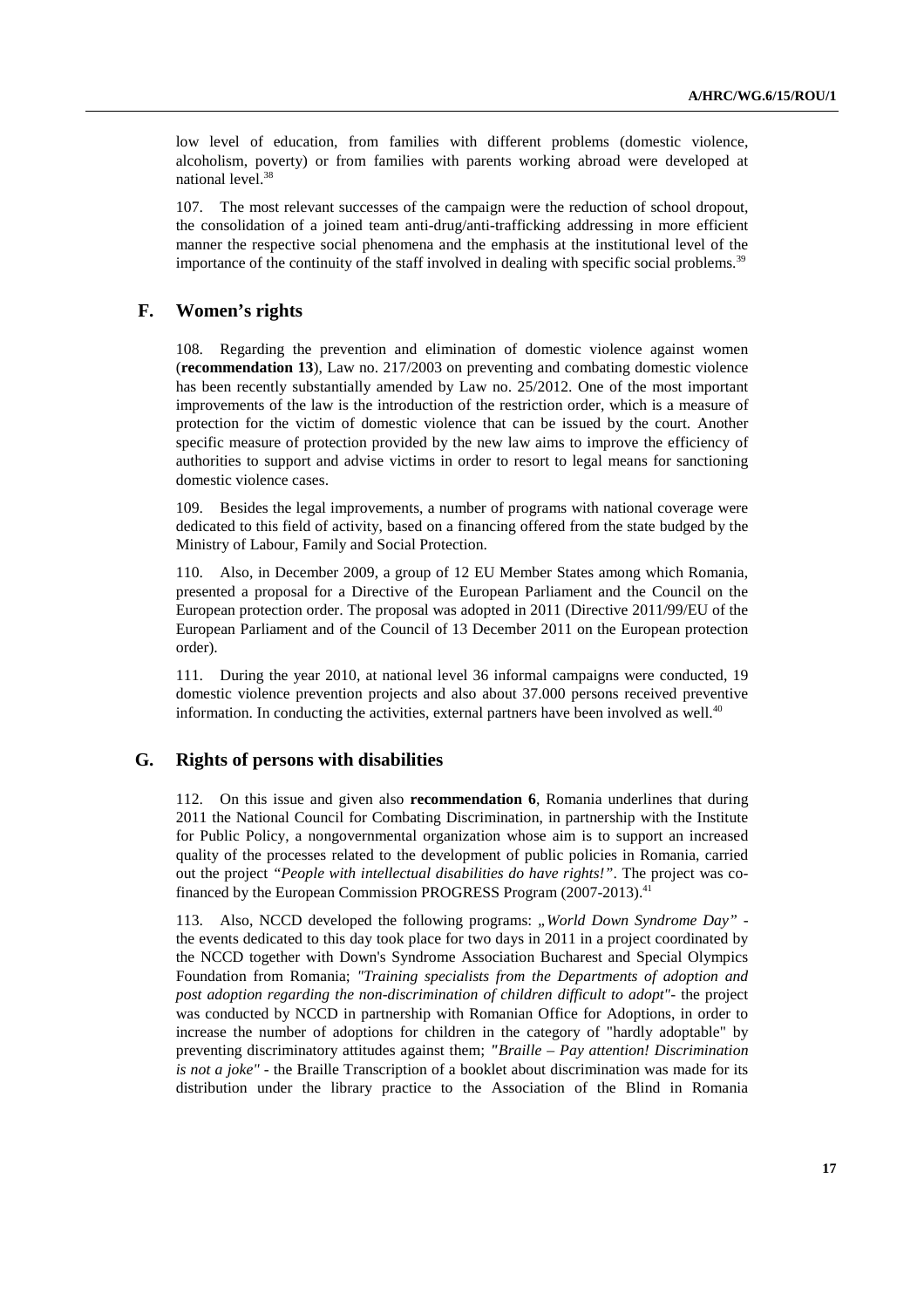subsidiaries, branches and clubs, as well as in some special schools for visually impaired people.

# **H. Right to health**

114. Regarding progress on mental health issues (**recommendation 26**), in order to ensure more adequate provision of mental health care, the Ministry of Health revised its policy and created in 2008 the National Centre of Mental Health and Anti-Drug, the specialised public institution, subordinated to the MOH, having as aim a better coordination, implementation and evaluation of the mental health policies at the national level, including the promotion of human rights for people with mental health problems.

115. In the last years, there were significant steps made in improving the legislation in mental health care. The MOH and NCMHAD in close collaboration with the Ministry of Justice have accomplished to set up a proposal containing several amendments to the Law no. 487/2002 on Mental Health in the early 2010. This draft was recently voted by the Parliament (on 19 June 2012). $42$ 

116. In 2010, the Parliament voted Law no. 151/2010 concerning the integrative, specialised health, education and social services for persons with autistic spectrum disorders and associated mental health disorders.

117. There is an annual National Programme of Mental Health running, coordinated methodologically by the Psychiatry Commission of the Ministry of Health and technically by the National Centre of Mental Health and Anti-Drug.

118. The last years were marked by an intensive dialogue with the NGOs. A major priority outlined by the associations of parents with children diagnosed with Autistic Spectrum Disorders was identified as being the early detection and therapeutic interventions for the affected children.<sup>43</sup>

119. The National Mental Health Centre and Anti-Drug in collaboration with the Ministry of Labour, Family and Social Protection and the Ministry of Education, Research, Youth and Sport have already elaborated a draft of the National Strategy for Children and Adolescents Mental Health 2013-2018, which was sent at the level of the Government.

120. Ensuring a higher quality of the mental health services represented also a concern in the last 3 years by organising several courses and training programs for the staff (the multidisciplinary teams) working in the 36 Mental Health Centres for adults and 16 Mental Health Centres for children all over the country (psychiatrists, psychologists, social workers, nurses).

121. With regard to **recommendation 27**, it is to be noted that the National Health Programs implemented by the Ministry of Health have constantly provided for an increased access to services of sexual and reproduction health, especially for marginalized groups.

122. As concerns **recommendation 28**, the Roma Health Mediators and the Community Nurses are mainly tasked to facilitate access of Roma people and other marginal populations (e.g. from rural zones) to health care services. They receive adequate training, which prepares them for responding to the specificities of their job.

## **I. Right to own property**

123. Regarding the right to own property and given also **recommendation 30**, it is to be noted that Romania is currently in the process of modifying the legal frame on the restitution of properties nationalized during the communist period in order to comply with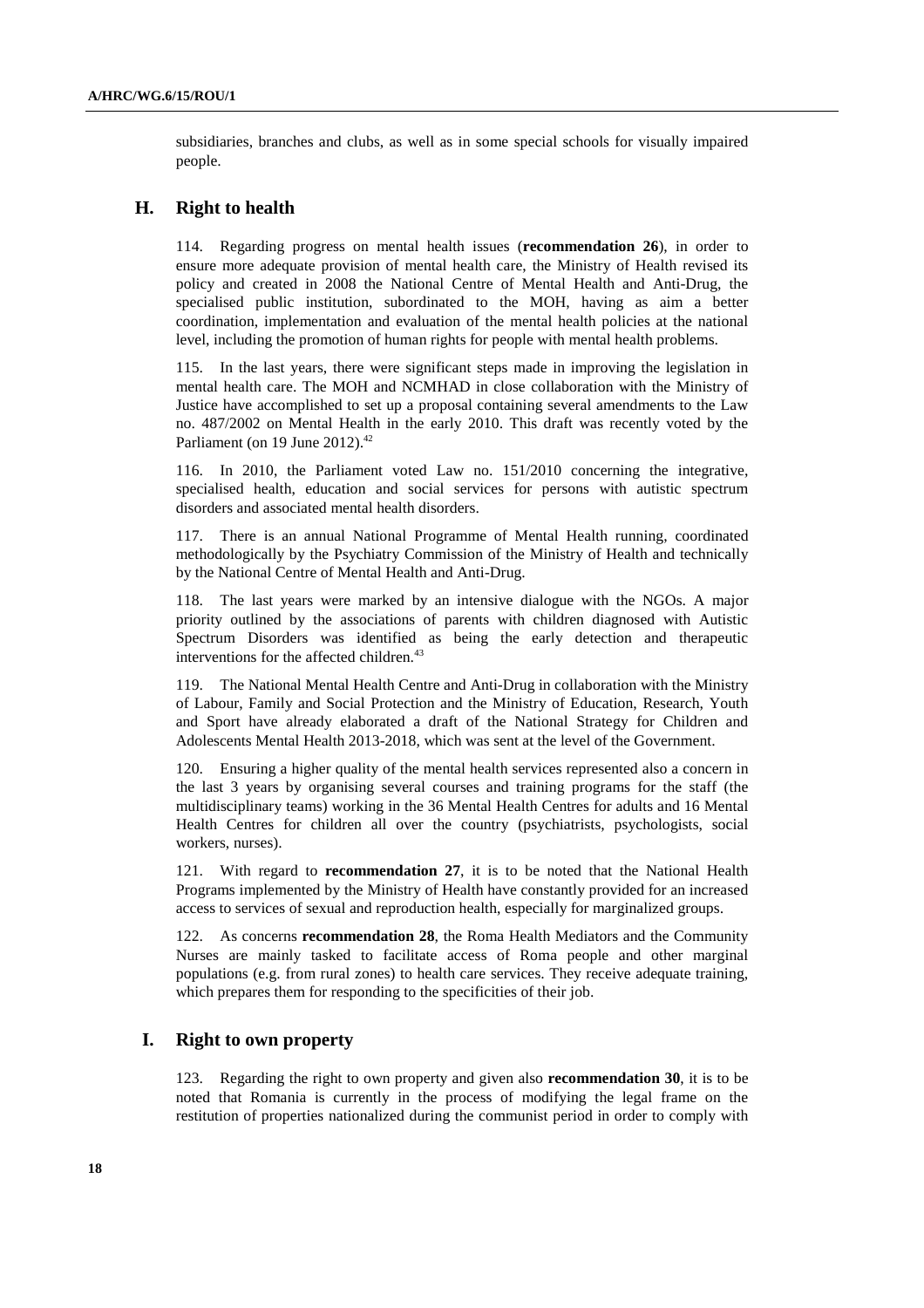the requirements set out by the European Court of Human Rights in its pilot judgment of 12 October 2010 in this matter, *Maria Atanasiu and others v. Romania*. In this judgment, the ECHR requested the adoption, by 12 July 2012, of general measures capable of affording adequate redress to all the persons affected by the restitution laws. A supplementary deadline of 9 months (until 12 April 2013) was given by the Strasbourg Court for the adoption of the said measures, during which Romanian authorities will present the progress made. Until April 2013, all applications pending before the ECHR having the same object as *Maria Atanasiu and others v. Romania* case are suspended.

124. On 5 July 2012, representatives of the Council of Europe (Department for the Execution of ECHR's Judgments) met with the representatives of the Ministry of Justice, the Ministry of Public Finances, the National Authority for the Restitution of Properties (NARP) and the Governmental Agent before the ECHR and discussed the concrete necessary measures to be adopted by the Romanian authorities in order to ensure the effective protection of the rights guaranteed by the European Convention of Human Rights. In this context, discussions were held concerning the administrative, financial and legislative measures proposed by the Romanian Government within the draft law elaborated in view of enforcing the aforementioned pilot judgment and rendering the restitution and compensation process more effective. The draft law contains specific measures aimed at accelerating the restitution process, in order to ensure the solution within a reasonable time of the demands submitted at national level by the former owners, in conformity with the dispositions of the European Convention of Human Rights.<sup>44</sup>

125. Regarding the relationship with the Romanian Church United with Rome, Greek-Catholic, the State Secretariat for Religious Denominations is using the path of dialogue to resolve the property dispute between the Romanian Orthodox Church and the Romanian Church United with Rome, Greek-Catholic. In order to maintain the confessional harmony and abidance of the religious rights and freedoms for every citizen, the State Secretary for Religious Affairs participated at meetings, on the ground, with the Holy hierarchs of the Orthodox and Greek-Catholics and at the meetings of the Conference of Bishops.<sup>45</sup>

126. Currently, the two Churches analyse the possibility of the resumption of dialogue on the Joint Commission for Dialogue; in this regard, an exchange of letters between leaders of the two Churches took place. At the last session of the Holy Synod of the Romanian Orthodox Church of 5 July 2012, the current stage of the local dialogue between Romanian Orthodox Church and the Romanian Church United with Rome (Greek-Catholic) was analysed.

127. It is also worth mentioning that the National Authority for the Restitution of Properties established a calendar of meetings aimed at ensuring a dialogue with the representatives of all religious cults that have submitted request that are pending before this institution.<sup>46</sup>

# **J. Human rights education and training**

128. With regard to this issue and given also **recommendation 29**, in Romania, human rights education is fostered both in formal and non-formal education. As far as formal education comes into question, human rights education is part of the national curriculum, being included in the curricular area generically called "Man and Society".<sup>47</sup>

129. In parallel, human rights education and child's rights education are studied as optional subjects, part of School Based Curriculum, ranging from the  $1<sup>st</sup>$  to  $12<sup>th</sup>$  grades.<sup>48</sup>

130. Grounded in formal educational system, human rights education and child's rights education are enhanced through non- formal educational programs, adapted to each studying cycle. In this respect, the Ministry of Education, Research, Youth and Sports: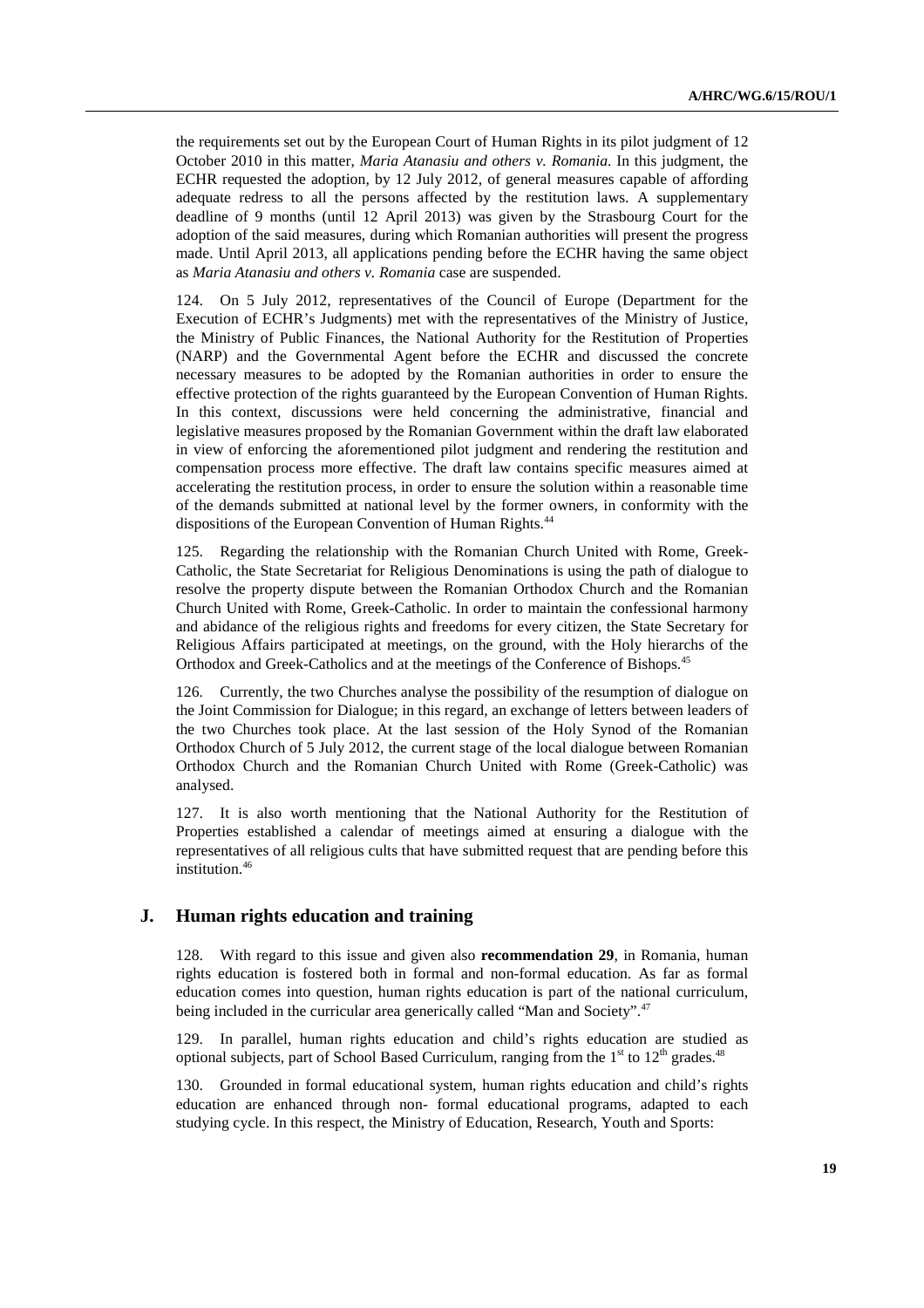- has involved schools, teachers and students in European projects specialized in human rights education/child's rights education/ civic education, such as: *Global Education, Global Teenager, Europe at school*;
- has developed national programs, such as: *The National Program of Education for Democratic Citizenship, Media and a high quality human rights education*, *Democracy and Tolerance* – that aim to develop students' social and civic democratic skills necessary to youth's active participation to social life, to make students acknowledge and respect human rights, to develop a tolerant conduct stimulating mutual respect, understanding and cooperation, to accomplish social integration, to enable and support children's and youth' access to community actions and decisions with the view of promoting their rights, the democratic state laws and institutions, to make students undertake civic roles and responsibilities;<sup>49</sup>
- has concluded partnerships with NGOs, Council of Europe structures in Romania, UN Agencies in Romania and implemented programs based on human rights education and child's rights education $50$ ;
- has stimulated the development of such programs at county and school level.

131. Regarding teachers' training on human rights education and child's rights education, it has been developed in an extensive manner by means of the in - service training, through:

- the training offers proposed by Teacher Training Houses (institutions specialized in training delivery and responsible with teachers' in-service training) $51$  and
- the training modules/ sessions included in the extracurricular programs prior to their stage of implementation. $52$

132. At the initiative of the aforementioned NGO Romani CRISS Association, in September 2010 was submitted a project proposal under the European Commission Grant Action Program - JLS/2010/JPEN/AG "Criminal Justice", in partnership with NIM. The Project "*Equal access to justice for Roma*" aims to train magistrates in national and international legislation on combating racism in criminal matters. In December 2011, the first seminar, attended by 18 magistrates, took place in Timisoara. Under the Project "Equal access to justice for Roma", implemented by the Romani CRISS Association in partnership with NIM in the period May 2011–August 2012, a number of three seminars were organized in 2012, until July, attended by 71 magistrates.

#### *Notes*

- $<sup>1</sup>$  The purpose of this Strategy is to continue the social-economic inclusion actions of Romanian</sup> citizens belonging to Roma minority by implementing integrated policies in education, employment, health, housing, culture and social infrastructure. Its objectives are as follows:
	- Ensuring an equal, free and universal access of the Roma citizens belonging to Roma minority to quality education at all levels in the public education system, in order to support the economic growth and development of a knowledge-based society.
	- Promoting inclusive education within the education system.
	- Stimulating employment growth of persons belonging to Roma minority and increasing investments' attractiveness.
	- Stimulating health promotion measures to contribute to increasing the access of citizens belonging to Roma minority to public health services and to increasing life expectancy.
	- Ensuring, by the central, local institutions and the social partners, decent living conditions in communities disadvantaged from the economic and social point of view, as well as the access to public services and small infrastructure.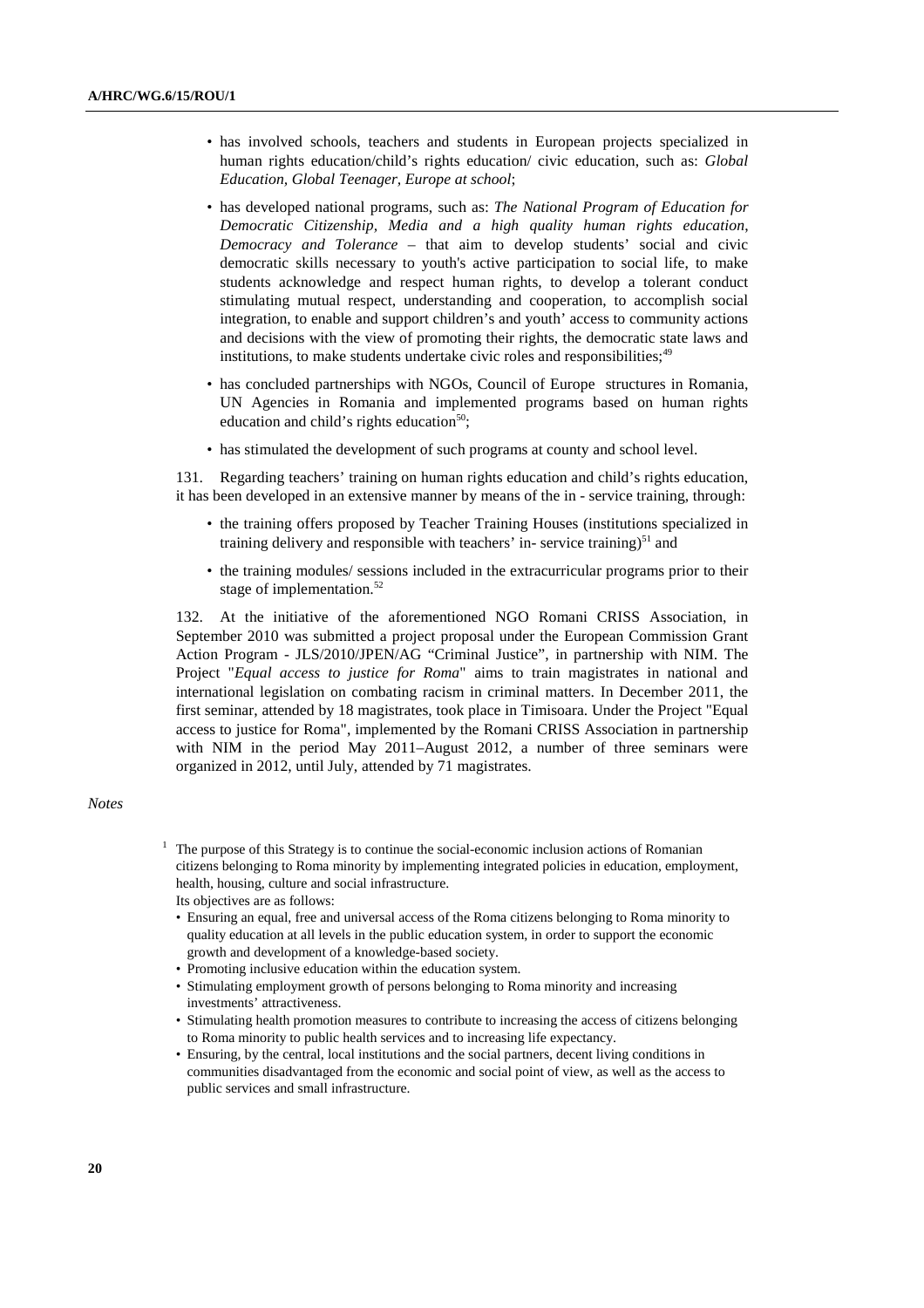- Preserving, developing and affirming the cultural identity (language, customs, patrimony) of Roma minority.
- Developing, by the institutions, certain measures that, through the services provided, respond to the social needs of disadvantaged groups, including the members of Roma minority in the fields of community development, child protection, justice and public order.

 In order to achieve these objectives, six directions of action were established: A. Education; B. Employment; C. Health; D. Housing and small infrastructure; E. Culture; F. Social Infrastructure (justice and public order, community administration and development, child protection).

- $2\;\;$  In 2011, the Romanian National Agency for Roma participated in Moldova, in cooperation with the Council of Europe, in an exchange of experience on increasing the role of central and local authorities in implementing national strategies on Roma integration/action plans, also on strengthening their capacity in developing the national action plan in Moldova.
- $3$  The aim of the project is to promote and to increase the cultural dialogue between the Roma minority and the majority, to promote the ethnical tolerance and the mutual respect, the modernization of attitudes and of mentalities throughout the theatre.
- <sup>4</sup> The program aims to build rental housing units for young people whose sources of income do not allow them to buy and own a house or rent a house under the market conditions, and to ensure the stability of young professionals by creating convenient living conditions. The objectives achieved under these programs have also solved the problems faced by several Roma communities or representatives of such communities.
- 5 Examples of relevant projects:

 In **2010**, *"Treatment without discrimination",* within which were organized 3 information and training sessions for future medical personnel (nurses and pharmacy assistants) on the importance of applying the non-discrimination principle and respect for diversity. *"Combating the discrimination of Roma in their access to health services in Romania",* was a project aimed to promote equality in the field of health in order to reduce prejudices, stereotypes and discriminatory attitudes on ethnic grounds in the system of health, focusing on the protection of the rights of Roma who access public health services. *"Stop discrimination in high-schools!",* another project, involved the organization of an information campaign with pupils in Iasi high schools about social policies to prevent and combat discrimination. *"School without discrimination",* conducted in order to increase interest of teachers for the issue of diversity, support them in developing curricula in the context of diversity, prevent stereotypes and prejudices among the future generation, prevent intolerant and discriminatory attitudes among young people, know the daily issues of groups vulnerable to discrimination, reduce the level of intolerance and discrimination in schools and implement a network of teachers in kindergartens and high schools to promote pro-diversity attitudes among young people. *"Educational project in the field of public legal services"* was a project aimed at promoting equality in the field of legal and administrative services, through an educational program regarding specific legislation in the field of antidiscrimination, having as target-group institutions with powers in the legal field, which has as target group magistrates from all levels of jurisdiction (courts, tribunals, courts of appeal, the supreme court*)."Training session in the field of legislation and anti-discrimination practice",* a project organized by NCCD in partnership with the Roma Party "Pro Europa" consisting in a seminar for Roma persons with legal training, which are active within the Monitoring Network within County Centres for Roma established by the Roma Party Pro Europa in Romania. The training sessions were aimed at informing Roma persons with legal training on national and international legal provisions in the field of prevention and combating of discrimination.

In **2011**, NCCD implemented projects such as: *"Diversity as a project"*, in order to prevent truancy and school dropouts, by initiating projects which enhance and bring to the forefront the human diversity; *"United against Racism! – Friendly football game",* organized to mark The International Day for the Elimination of Racial Discrimination, by NCCD in partnership with the Ministry of Foreign Affairs, Policy Centre for Roma and Minorities, the Romanian Football Federation and the Embassy of the Netherlands. The project was part of the REACT campaign, supported by the European Commission, and its objective was to enhance the awareness of the social problems of Roma people and to change the negative attitudes towards them; *"The world through my eyes",* a project that was implemented with a main partner, Policy Centre for Roma and Minorities and which was aimed at preventing and decreasing of discrimination level against Roma pupils and to generate a positive change of perception of Roma pupils among teachers in some schools.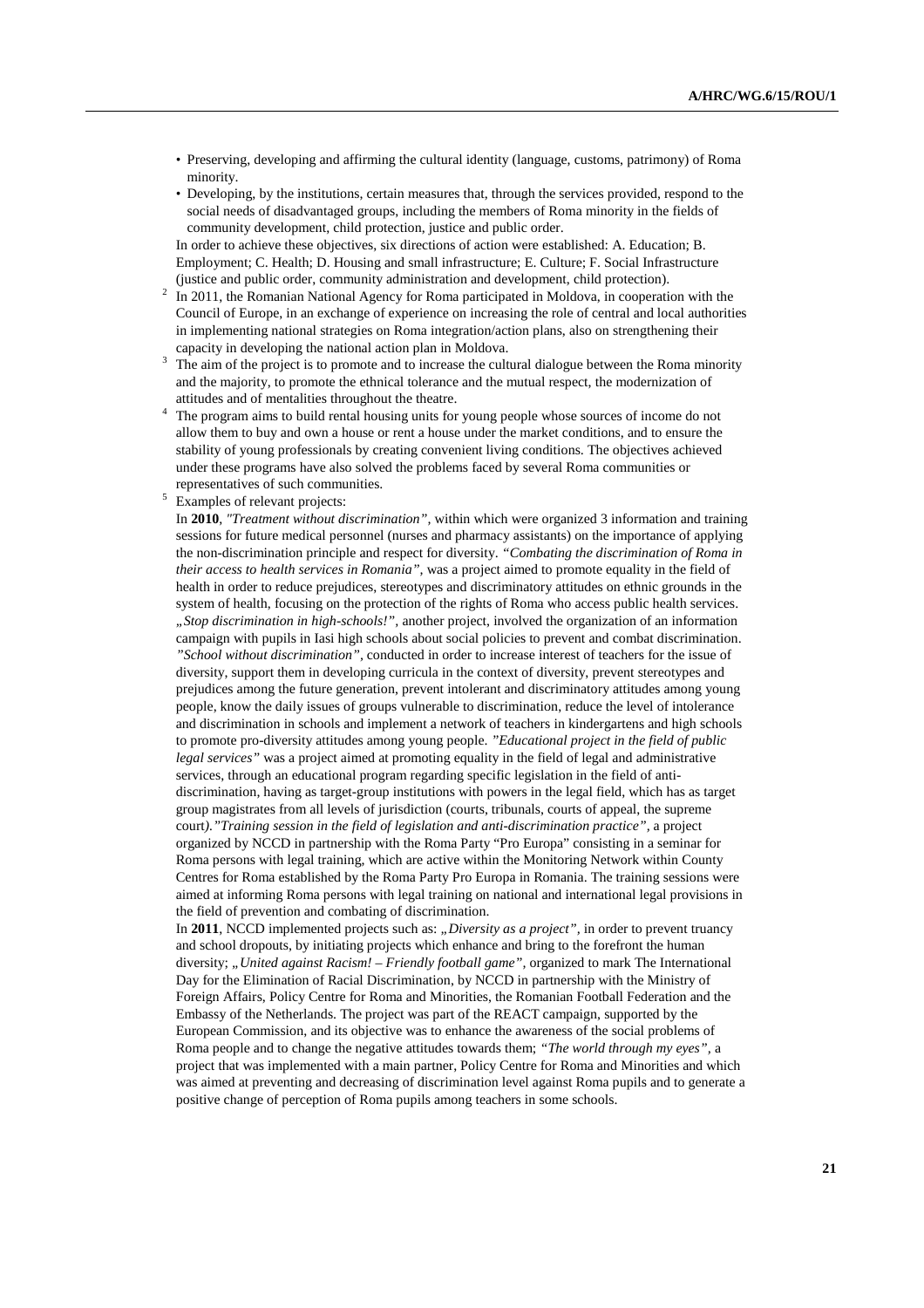<sup>6</sup> Training activities for police officers were organised regarding the subject of recognition and monitoring of hate crimes against LGBT, introduction in the problematic of LGBT, discrimination based on sexual orientation and/or gender, discrimination and victims' needs (focus on the respect of individuals' rights).

 In terms of protecting the rights of sexual minorities, the Romanian Gendarmerie applies measures which aim to deter and limit violence against sexual minorities, and to provide their necessary protection during Gay Fest rallies.

 In this context, Romanian Gendarmerie developed the training curriculum of its personnel in order to better respond to a more appropriate behaviour in respect to the rights of sexual minorities, both on the national soil and in international operations, by inserting related courses/themes in its training centres and operational unit syllabus.

- 7 The Directorate of Equal Opportunities between women and men within the Ministry of Labour, Family and Social Protection (MLFSP) is partner with Media One Agency in the structural fund financed project "The Chance". Caravans called "The Week of equal opportunities" were organized in all development regions, focused on combating all forms of gender discrimination concentrating on reconciliation of family and professional life. In 2011, the Directorate of Equal Opportunities between women and men conducted an analysis on the situation of women and men in decision-making positions for public administration.
- 8 As a result of this cooperation, training courses have been organised, jointly with the Danish Institute for Human Rights, during which were discussed issues related to identification and tackling hate crimes against the LGBT members. The courses were attended by officers from police stations in whose area or areas of competence are locations visited by members of the LGBT community. The police staff training in the field of prevention and countering discrimination against sexual minorities and hate crimes against LGBT community's members shall continue to remain a priority of the Romanian Police, in order to insure a viable partnership between the police institution and sexual minorities. Both prior to and during the organisation of the events involving members from the LGBT community in Romania, the GDBMP undertakes security measures to ensure the proper running of such events and to prevent the emergence of any risk factors oriented towards the participants, all these actions being taken in cooperation with the event's organizers.

 As an example, on 4 June 2011, approximately 150 persons participated in the annual "March of Diversity" gay pride parade in Bucharest. Local authorities mobilized numerous police to protect the participants, and the parade ended without violent incidents, as it was the case for the last 4 years. In 2009, the National Council for Combating Discrimination was the official partner at the GayFest. This event enjoyed the presence of several ambassadors in Romania in the last years and the involvement of public persons and artists in promoting the event.

- 9 Volume I of the manual details how to use the techniques and means of restraint by the staff of the place of detention, the legal conditions shown above. Knowing the provisions of this manual is compulsory to all the staff of the prison administration.
- <sup>10</sup> The Ministry of Justice (through the Probation Direction and the National Administration of Penitentiaries) supported the implementation of two trans-national projects coordinated at national level by the NGO Save the Children Romania. In the framework of "JUST – Juvenile justice" project (2009 – 2011), 13 children deprived of their freedom and 35 representatives of the institutions and organizations active in the field of juvenile justice were consulted on methods of intervention aimed at preventing the juvenile delinquency and promoting the social insertion of juvenile offenders, 46 specialists working with children in conflict with the law were trained for the further implementation of the selected methods of intervention. In the framework of "Ending violence against children in custody" project (2010–2013), the National Administration of Penitentiaries supported the consultation of 27 children and youth in detention on their experience of violence while in custody.  *Prevention* of *Torture and Inhuman or Degrading Treatment* or *Punishment* course is specially designed for custody, public order and judicial police officers who, giving their work duties, deal with persons deprived of liberty. One of the outcomes expected from the participants to the training program is to have good knowledge of the legal framework on human rights under all its forms and all the amendments made to it in compliance with the EU and UN norms, namely observance of the fundamental rights of the persons deprived of liberty, fair interaction between parties and prevention of torture, bad and degrading treatments. This training program was attended by 120 police officers. The forms of maltreatment of people by state agents are found in the Criminal Code under different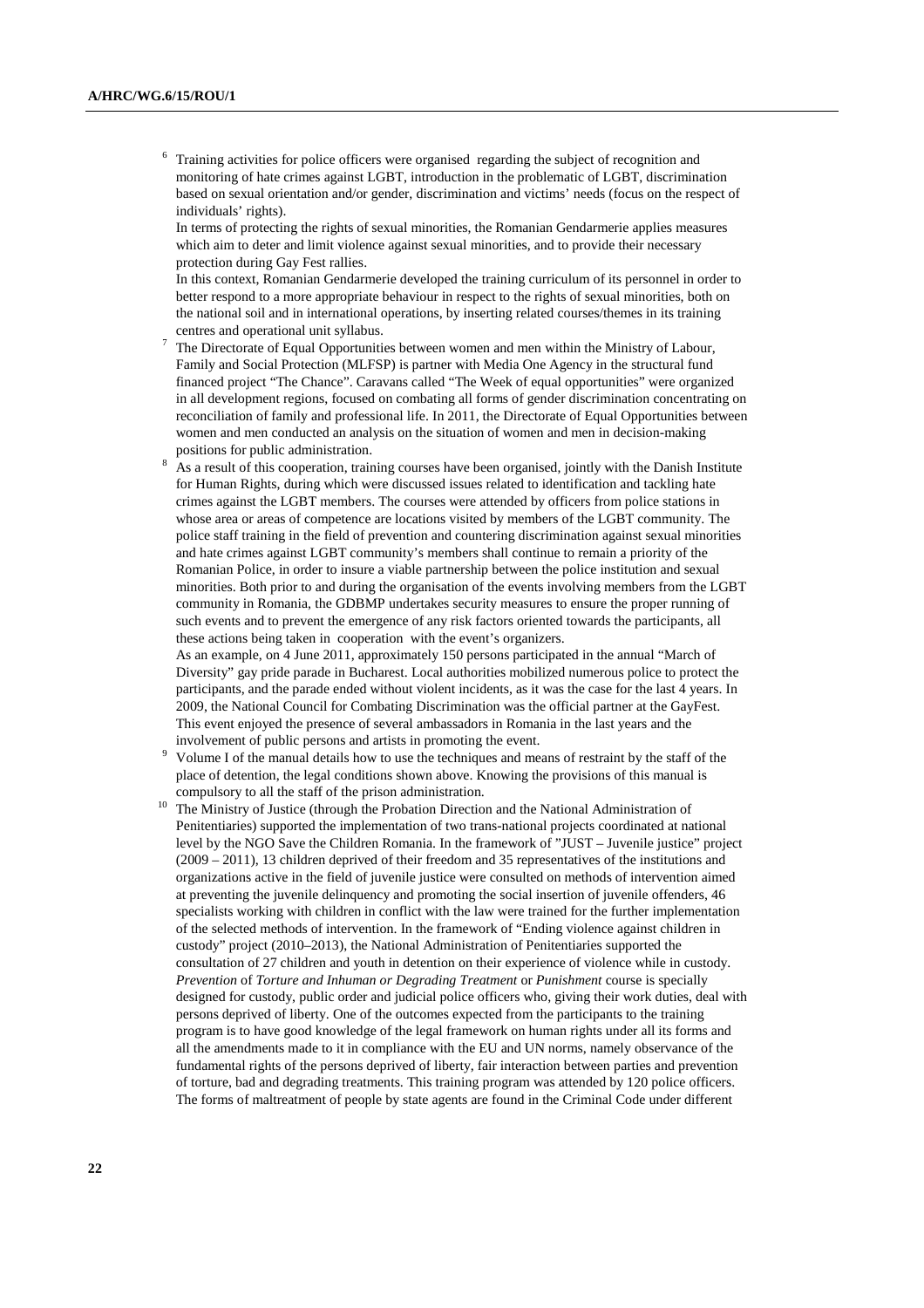terms: *abusive behaviour* (Article 250), *unlawful arrest and abusive investigation* (Article 266), *imposition of bad treatments* (Article 267) and *torture* (Article 267<sup>1</sup>).

- <sup>11</sup> In 2011, the NAP has implemented this measure in Codlea, Colibasi penitentiary and Miercurea Ciuc. For the year 2012, this process remained to be completed by including the last two prisons: Poarta Alba and Tulcea in the profiled units category (the two units have been started profiling procedures by transferring certain categories of convicted persons in accordance with the arrangements and populating space allocated).
- <sup>12</sup> Unfortunately, the penitentiary system is facing the phenomenon of overcrowding, as it recorded a deficit of approximately 5,600 accommodations in prisons. In the event  $4m^2$ /inmate is provided no matter the prison regime, the deficit climbs to over 13,400 seats.
- <sup>13</sup> In 14 centres of detention and arrest, good living conditions are provided, fulfilling most of the recommended European standards in this area (minimum of  $4m^2$ /person, adequate natural and artificial light allowing reading). Also, in 22 centres, detention rooms are equipped with bathrooms (shower, sink and toilet), detainees having unlimited access to them, in order to ensure privacy and dignity. In other centres, detainees are using common lavatory according to the daily schedule or on demand. Romanian Police is working to install bathrooms in all detention rooms of detention centres under its control. In order to ensure the right to information and as well for entertainment, the administrations of some detention and preventive arrest centres have created the technical possibility to have TV sets in each detention room.
- <sup>14</sup> The Romanian Police continues to apply and implement the professional training program for the officers who activate in the field of human trafficking, in order to prepare specialists, constantly, by organizing professional training sessions at the national and international level, with the participation of NGOs and governmental agencies. The victims of human trafficking gradually benefit of protection in the conditions established by the legal frame regarding the witness protection.
- <sup>15</sup> The practice of this approach has shown that this initiative has helped to increase the participation of victim, witnesses or injured parties in criminal proceedings, by facilitating their access to justice and to increase the resolution of cases that aim condemnation of the accused of the crime of human trafficking. In order to increase the self-protection capacity of the public and in this way to reduce the amplitude of the human trafficking phenomenon, NAATIP has implemented, between 2010–2012, 12 national campaigns and more than 50 regional and local campaigns. The activities were targeted at informing and raising awareness of the public about the risks involved by human trafficking and to reduce the vulnerability of high risk groups (children, women, elderly people etc.). For ensuring the efficiency measures undertaken, NAATIP always worked with partners in the country and abroad. Prevention campaigns were made with broad vision, thus ensuring the sending of an anti-traffic message to a significant number of people. An example is the campaign "Trafficking in human beings not forgive", held within the project "Reducing the number of Romanian and Bulgarian victims trafficked to Italy and Spain", co-funded by the European Commission. This campaign registered a number of about 380,000 beneficiaries only in Romania, the project being implemented also in Bulgaria, Italy and Spain.
- <sup>16</sup> Romania also participated in the negotiation process of this EU legislative act and its provisions are already covered by the national legislation in the field.
- <sup>17</sup> Government Decision no. 215/2012, published in the Official Journal no. 202/2012. The new strategic document is built on the premise of a well-developed legislative and institutional framework. The accent is therefore placed on the implementation and the stability of the legislative and anticorruption institutional framework.
- <sup>18</sup> The specialized structure in the field (the Anti-corruption General Directorate), that was set up within the Ministry of Administration and Interior (MAI), was involved in the public policies initiated at MAI level, in 2010 and 2011. Also, Law no. 146 of 23 July 2012 provides that the aforementioned Anti-corruption General Directorate manages the Anti-corruption Call-center, where the citizens can report on corruption deeds, the calls being transmitted to the competent Prosecutor's Offices, according to the law.
- <sup>19</sup> According to the opinions of courts and prosecutor's offices reflected in the Report concerning the justice system for 2010 and respectively 2011, drawn up by the SCM.
- <sup>20</sup> Some of the provisions of the new law entered into force on 25 May 2012. The main new provisions grant the autonomy of the Judicial Inspection; the Inspection shall have legal personality and its own budget. According to the new provisions, the disciplinary commissions are replaced by the judicial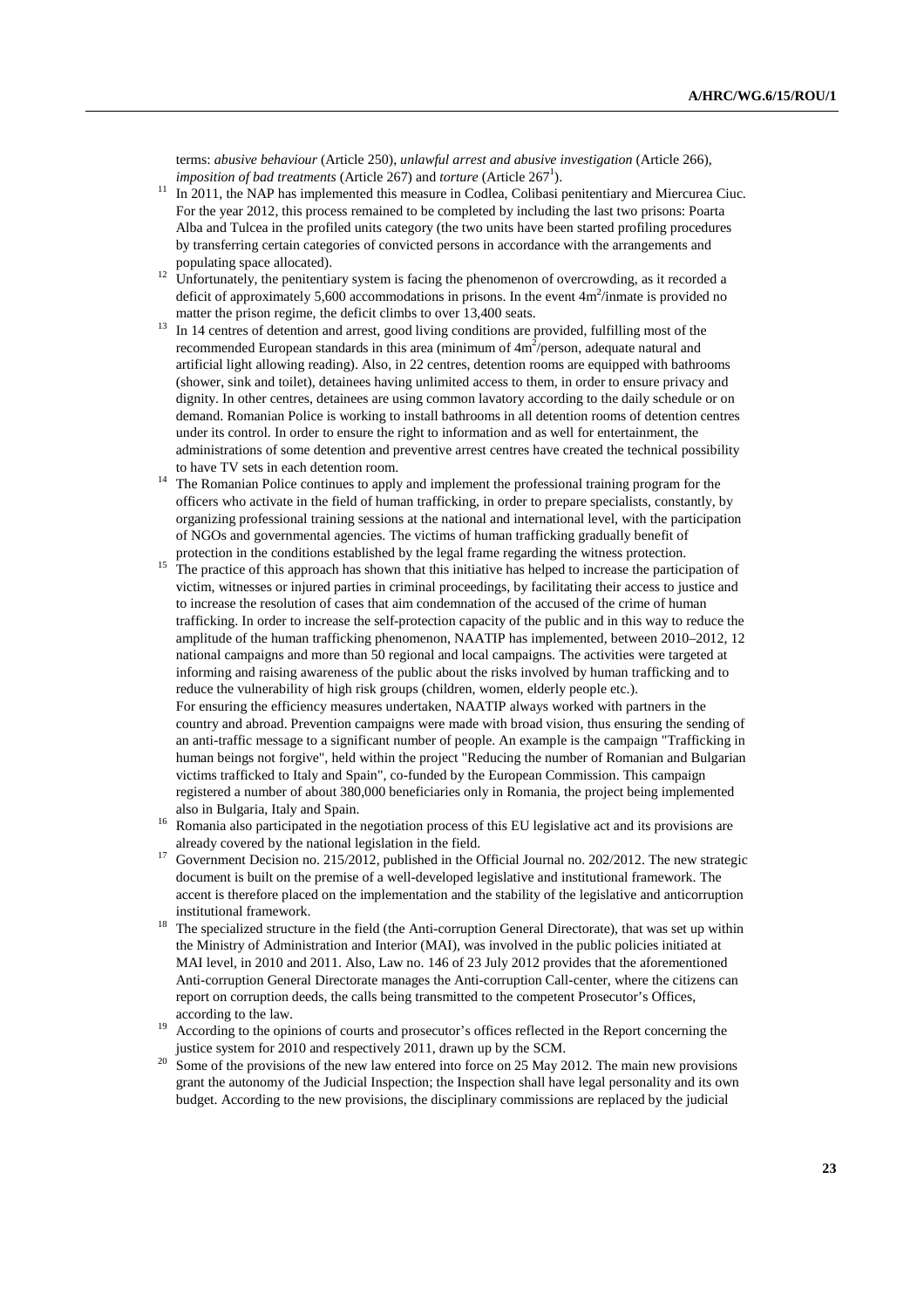inspectors and in the matter of disciplinary complaints the preliminary verifications are mandatory. This law amends the scheme of disciplinary offences, increases sanctions, and strengthens the independence and the operational capacity of the Judicial Inspection. It also eliminates the possibility of magistrates escaping disciplinary sanctions through retirement whilst a disciplinary process is ongoing.

 $^{21}$  Law no. 300/2011.

<sup>22</sup> With regard to budget, infrastructure and logistics, the budgets allocated for the judiciary increased significantly and constantly until 2009, when the economic crises affected all the sectors. Nevertheless, the Government had a priority to provide money for the judiciary and this reality can be substantiated with concrete figures: **1,972,193 thousands lei in 2007** to **2,119,886 thousands lei in 2012**. The most significant increase was in **2008** in comparison with the budget from **2007**, when an **increase of over 15%** was registered. Additionally, in the past 5 years following the accession, the justice system absorbed a significant amount of assistance funds, which had a strong contribution to the institutional building, training and the logistics of the judiciary. Presently, the automation process of the judiciary is in an advanced stage, and it has been constantly modernized and updated since its initial implementation.

- <sup>23</sup> Commission's evaluations of July 2009, March 2010, July 2010, February 2011, July 2011 and February 2012.
- <sup>24</sup> The parties shall collaborate in order to improve the legal framework in the matter of wealth declarations and evaluations, shall efficiently communicate and exchange information according to the legal provisions in order to contribute to increase public trust in magistrates' independency, impartiality and professionalism.

 In 2012, the new legal framework instituted by Law no. 24/2012 has introduced new mechanisms for increasing magistrates' accountability and public trust, such as: the criterion of good reputation for admission into magistracy; enlarging the list of disciplinary offences; defining bed faith as an element of the disciplinary offence; enhancing disciplinary sanctions.

- <sup>25</sup> Commission's evaluations of **July 2010** and **July 2011.**<br><sup>26</sup> In terms of the innert of the model of the flag of the state of the inner
- In terms of the impact of the measures taken for preventing and countering corruption, in 2011, at MAI level, the legal framework on professional integrity testing was created (Art.  $17<sup>1</sup>$  of G.E.O. no. 30/2007 on organizing and functioning of MAI, as modified by Law no. 38/2011). After this legal act came into force, in 2011, 7 integrity tests were performed, out of which 6 were positive (the tested MAI employees proved integrity) and 1 was negative (the tested MAI employee received bribe in exchange of not accomplishing his service duties; the Prosecutor's Office was noticed on it for further legal measures). The risk management activity was initiated in November 2009, following the approval of the Methodology for the identification of risks and vulnerabilities to corruption. Implemented between 2010 and 2011, the key-element of the Methodology was represented by the increased attention paid to the identification, description, assessment and hierarchy of corruption risks and vulnerabilities, in order to implement future measures for preventing and controlling them.
- <sup>27</sup> The Advisory Council of the Churches and Religious Denominations of Romania is an organization of an ethical, social, autonomous, apolitical, non-governmental, without juridical status and not-forprofit nature. The major objectives of the Advisory Council of the Churches and Religious Denominations of Romania are: the advancement of the belief in God and of its importance in the life of people and society, the defending and promotion of the human being and its dignity, the promotion of respect towards the divine creation (man and the surrounding nature), the adoption of common stands and attitudes in the face of important society problems, the manifestation of solidarity and cooperation amongst cults in the spiritual, cultural, educational and social domain, prevention and mediation in the solving of possible inter-denominational and inter-religious differences, including the rejection and discouraging of any kind of extremism.
- <sup>28</sup> Thus, in **2010**, out of the six petitions filed with the NCCD, on the ground of religion/beliefs, the Steering Board issued the recommendation in one case for the defendant. In **2011**, NCCD ascertained the discrimination deed on ground of religion and beliefs in 5 cases, applying 4 sanctions with a warning and 1 recommendation.
- <sup>29</sup> Thus, the certificate proving the act of birth is released within 24 hours after such an event, the responsibility for fulfilling this obligation corresponding to the doctor who certified the birth of the child, or if the birth took place outside of a hospital facility the family doctor is obliged to confirm the birth and release such a certificate even if the mother is not enrolled on his/her lists. When the child is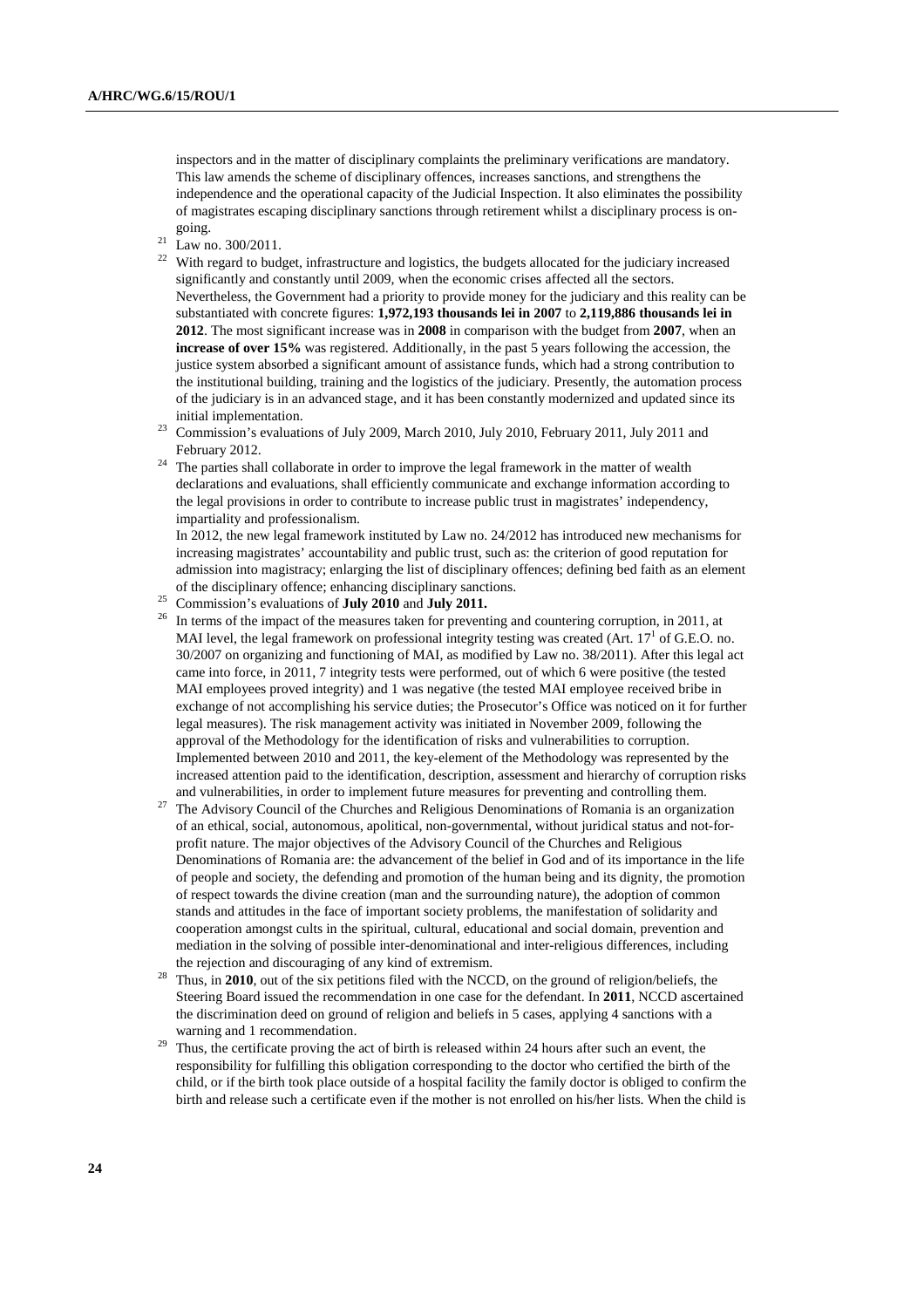left by his mother within a maternity, this institution should notify the police and the social assistance authorities in 24 hours after the moment when the mother's disappearance was noticed. In 5 days after this fact, based on a common report signed by all the authorities involved if the child's state of health allows it, the child is released from the hospital and will benefit of a special protection measure. During the next 30 days the police should made specific inquiries regarding the tracing of the natural mother and communicate the final results to the local General Direction for Social Assistance and Child Protection. If the mother is identified, she should be counselled accordingly regarding the consequences of abandoning her child and will be helped by the administrative authorities in order to register the child. If the mother is not identified, the General Direction of Social Assistance and Child Protection sends all the documents of the child's file to the public service of social assistance which has the obligation to carry on all the administrative procedures regarding the child's birth registration.

In partnership with the Ministry of Education, Research, Youth and Sport, the school inspectorates and with the support of the National Agency for Roma, the NGO Save the Children Romania has developed a series of programmes designed to facilitate the access to preschool education of Roma children, including the project *Roma children prepare themselves for kindergarten!*. The main activities consisted of organizing summer kindergarten groups, training teachers working with Roma children and elaborating brochures/guides. As a result of the activities implemented between 2009 and 2012, 192 professionals (96 teachers and 96 school mediators) were trained to work with Roma children and parents, 96 summer kindergartens groups were organized nationally in disadvantaged communities, being attended by approximately 2000 children. Out of the total number of children included in the project, over 90% were enrolled in the national education system. Based on the experience gained, a best practices guide was elaborated by Save the Children Romania, with the support of the Ministry of Education, Research, Youth and Sport and of the National Agency for Roma. In the framework of the project Access to education for disadvantaged groups, funded from European PHARE funds, MERYS developed the *Second Chance* program for primary and lower secondary education.

 Training programmes on positive education, accredited by the Ministry of Education, Research, Youth and Sport, have been implemented by Save the Children Romania and benefited by the participation of 400 teachers, 200 clinical psychologists and child psychiatrists from psychiatric hospital and/or mental health centres (trained on various community child friendly interventions for children with mental health), 30 social workers from district child protection departments (trained on community case management for children victims of abuse in the family and/or diagnosed with mental health disorders, coming from disadvantaged communities), 150 school councillors (trained on the evaluation and school based intervention for children diagnosed with depression, anxiety disorders, ADHD and for children with aggressive behaviours). All training programmes were developed and delivered under partnership agreement between Save the Children Romania and the public institutions.

 A bullying prevention programme has been implemented in 2 schools in Bucharest, reaching 500 students who benefited from the programme. Several social and emotional abilities development programmes have been implemented in kindergartens in Bucharest, Iasi, Suceava, Tg Mures and Timisoara. Also, a national programme for the classroom management built on the principles of positive education have been implemented in Bucharest, Iasi, Suceava, Tg Mures and Timisoara, having as beneficiaries teachers, children and their parents in each schools. The latter program was implemented three years in a raw, in more than 8 schools and the entire experience was documented in a good practice guide that was distributed widely among school managers.

- <sup>31</sup> The objectives are: to support a flexible model of school re-integration for primary education, for persons who dropped out of school before finishing this level of education, to deliver a curriculum adapted to the needs of the youngsters participating in the project and to the national standards for compulsory education, to train human resources in the project: school managers, project coordinators from each school, teachers, school mediators. After the pilot phase developed in the PHARE project, the *Second Chance* program for primary education has been approved by an order issued by the minister of education and is now applied all over the country, being a part of the educational offer of the system. It is financed from the state and local budgets, as part of compulsory education. In the case of Roma students, in some schools, school mediators have been employed in order to make the program known and to facilitate the dialogue between teachers, pupils, parents and local community.
- $32 \text{ h}$  severe cases, schooling is ensured at home or in the hospital.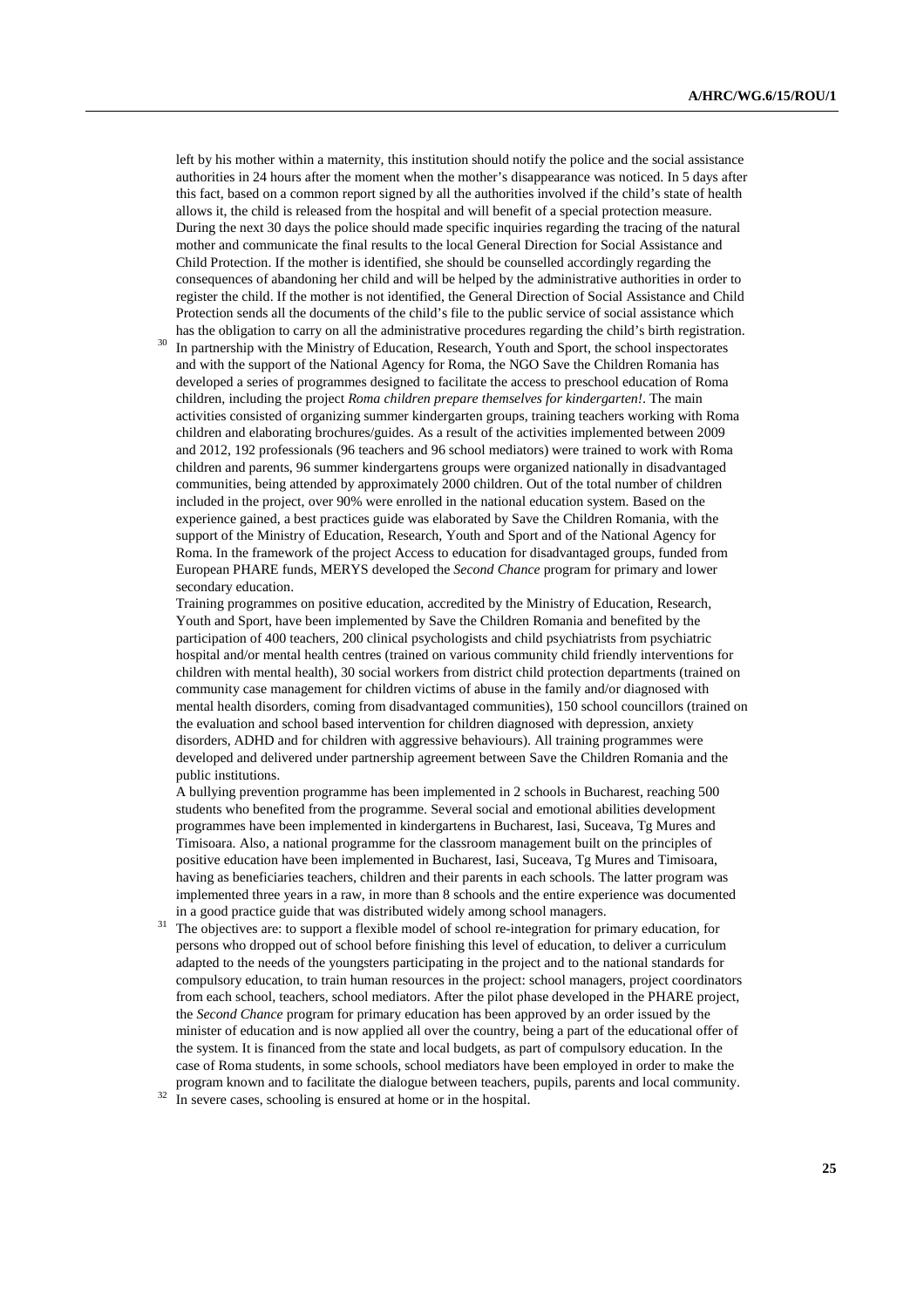- <sup>33</sup> Examples of such programmes: *Free school transport* by mini buses provided by the MERYS for each County School Inspectorate according to the number of students who did not study in the residence area; reimbursement of the transportation costs for those students who attended schools farther than 50 km from their residence area; delivery of free school supplies to students coming from poor families; *200 EURO* Programme – to support students coming from disadvantaged families to purchase a PC; *Money for High – School* Programme – is intended to high-school students coming from disadvantaged families so as to go on with high-school studies; Expansion of *Milk and Crescent* programme to students in lower secondary level, according to the Government Decree no. 95/2008; *The Government Scholarship*" destined to gifted but socially disadvantaged children coming from rural areas who graduated the  $4<sup>th</sup>$  grade. Such a measure supports them to attend elite school in urban area according to their field of performance. The scholarship covers the cost of full boarding and school supplies. It began in September 2008 and 165 students took benefit of this program in the 2008-2009 school year. In 2009-2010, MERYS recorded 329 beneficiaries.
- <sup>34</sup> In the context of a development of the national efforts aimed at preventing child's abuse and exploitation, the evolution of other collateral phenomena such as illegal migration of Romanian minors on the territory of other stated or the trafficking and exploitation of children imposed the adoption of new action initiatives.
- <sup>35</sup> Separate chapters regarding the minors situation exclusively were introduced within the national legislation which governs the free regime of travelling abroad for the Romanian citizens, stating as compulsory the approval of both parents in case of a child travels to another country, while the parents or other legal representatives should report a child's disappearance to the police within 24 hours from the time they have noted the child missing from home.

 At the level of each county there is an obligation to set up a toll free line where all cases of abuse or neglect can be reported, as well as specialised services which should ensure the social reintegration and rehabilitation of the victims.

 Also, a number of national action plans were targeted at the protection of children against abuse, neglect and exploitation, combating the trafficking in human beings or combating the sexual abuse on children and the exploitation of children for commercial purposes. Each of these action plans represent the result of many institutional partnerships corresponding to the obligations assumed by Romania at international level. These instruments have foreseen as objectives common and/or specific legal or procedural measures, the setting up of specialized services for the children rehabilitation, the training of the professionals in the field, measures to identify, refer and assist children at risk and children who are victims, working methodologies and instruments of cooperation.

- The methodology describes in detail the signs that should indicate a possible situation of risk, the signs of a child considered to be a victim of trafficking in human beings, the way these cases should be reported to the competent authorities and the measures to be adopted in order to ensure a protection of the children who belong to the target group. The normative act also establishes the actions and activities that should be performed by specialists belonging to different fields that intervene in and instrument these cases, so that a common and fluent cooperation be achieved for the best interest of the child. Another chapter is dedicated to the monitoring of the measures adopted in order to ensure a better protection of the children victims of abuse or violence or trafficking in human beings so that the risk of repeating this situation be completely excluded.
- As a matter of consequence, in any environment as well as in schools, institutions or family corporal punishments are forbidden, such an act being incriminated, if it happens, according to the penal legislation into force.
- <sup>38</sup> The direct beneficiaries were students from 30 schools with vocational education profile as well as siblings, parents or other legal tutors and also the local communities. In order to increase the impact of the campaign the coordinator of the Local Inter-sectorial Team trained the representatives of the institutions involved in the campaign in order to promote and respect the children's rights and in order to increase their capacity to ensure children's participation in the implementation of the campaign. Among the actions of the campaign, informative brochures were distributed (on topics such as "Prevention and combating children exploitation; the attributions of the responsible institutions", "Protection of the victims of the trafficking in human beings", "Say NO to drug consumption!") and a leaflet of the Anti-drug / anti-trafficking County Team. These meetings gathered representatives of the local authorities, police workers, representatives of the church in order to inform them and to involve them in the actions of the Anti-drug/anti-trafficking County Team.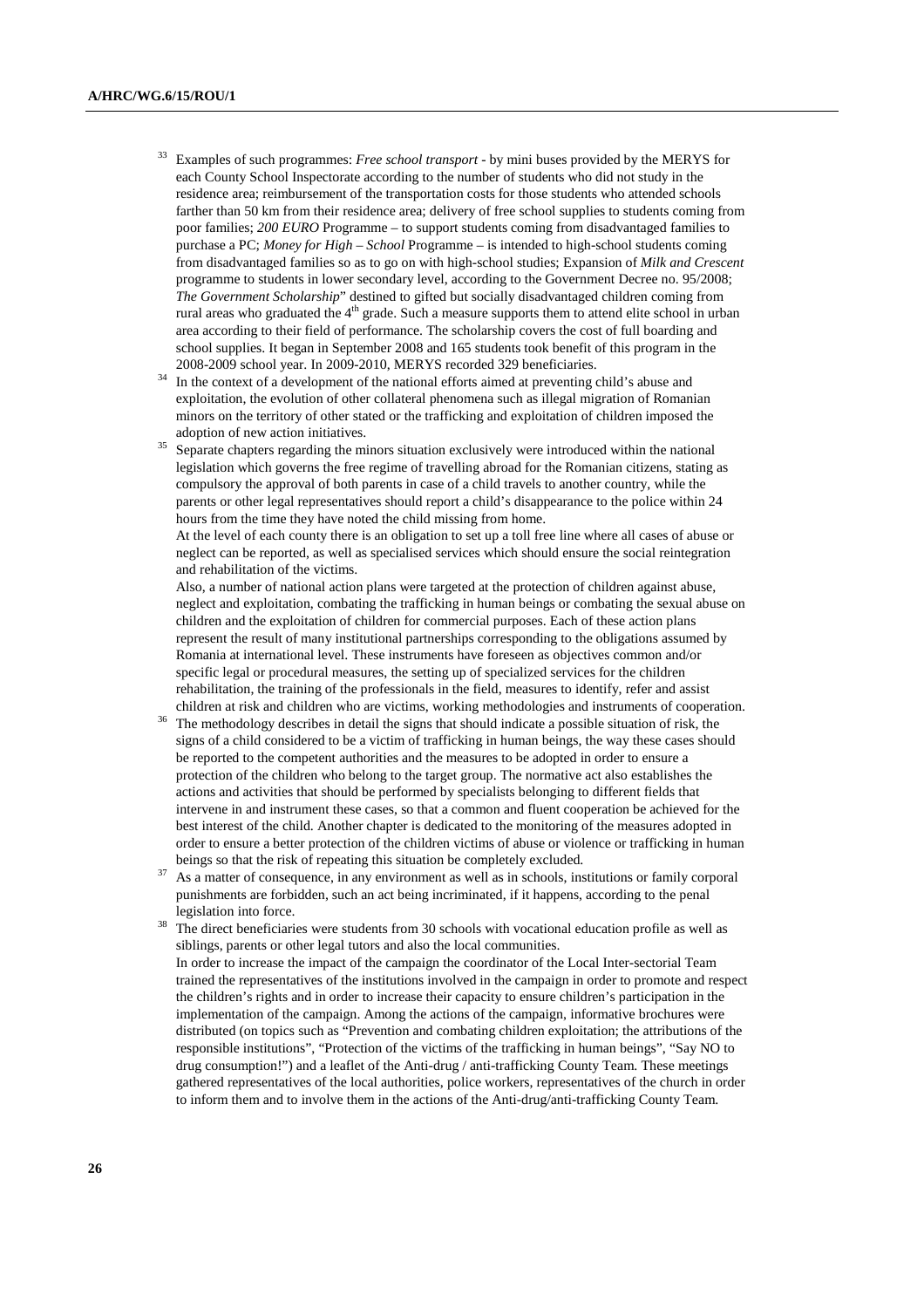Informative meetings with students, teachers and parents were also organised aiming at informing them about the risks involved by the trafficking in human beings and by the drugs consumption.

- <sup>39</sup> The intervention was innovative in the sense that it practically connected the actions against the worst forms of child labour (such as the trafficking in children, begging and prostitution) with other actions (such as those against drugs consumption) which are in fact connected in the real life.
- Radio and TV stations, NGOs, the Territorial Authority of Public Order from the county level, the County Council, the Labor and Social Protection Directorate, the General Directorate of Social Assistance and Child Protection, the County School Inspectorate, the cults representatives. The process of informing the citizens was realized by organizing meetings (with women, children and elders groups), round tables with local factors involved in preventing this phenomena, projection of video spots and thematic movies, marches against violence, itinerant exhibitions of drawings with preventive theme organized in different places of interest for the public. By these preventive activities, the people received information about the forms of manifestation of the domestic abuse and which are the stages in managing a case.

 In the period **2011-2012**, by creating the specialized web site www.politiaromana.ro/prevenire, a new source of information and preventive recommendations was established, which can be easily accessed by any citizen, including the problem concerning the prevention of domestic violence.

<sup>41</sup> The goal of the project was to endorse the development of coherent policies to combat discrimination and promote equality of opportunities for persons with intellectual disabilities in Romania, by increasing the level of awareness of public opinion on abusive restrictions of the right to labor and self-determination of these persons, through the analysis of the current situation in our country from this perspective and identifying some tools for the relevant actors in the society (responsible authorities, NGOs active in the field of disability and human rights, employers, representatives of target groups).

 The project has started from the analysis of opportunities of access to the labor market of persons with disabilities in general and of those with intellectual disabilities in particular, in the context of the status of disadvantaged category of this important part of the Romanian population and it aimed, on one hand to identify solutions to improve the current legal and institutional framework and on the other hand to draw attention to the limitations and discrimination still persisting to which these persons are subjected to.

 Among the **key results**, we mention the following: an objective and comprehensive evaluation of the situation of persons with disabilities in general and of those with intellectual disabilities from the perspective of the employment environment in Romania; conduct and implementation of a media awareness campaign among the Romanian population, regarding the rights of persons with intellectual disabilities, starting from the situations of rejection, marginalization and discrimination these persons are subjected to, taking into account their difficulties in effectively participating to the economic, social or cultural life; identification of the main obstacles that are faced with locally both the authorities competent for enforcing legislation on the rights of persons with disabilities in general and of those with intellectual disabilities in particular and non-governmental organizations active in this area and formulation of proposals of public and legislative policies; inclusion, as a result of activities conducted by the project partners of certain relevant provisions in the new law of social assistance adopted by the Romanian Parliament at the end of last year, in order to harmonize this regulatory document with European and international legislation and initiation of procedures of public consultations regarding the amendment of the framework-law on the protection of persons with disabilities.

- <sup>42</sup> The rules needed for the law to be implemented have to be processed now on. One of these changes in the law regarding the non-compulsive admission has been made in order to reduce the present difficulties often met in practice concerning the measures of shortening the court decision. The respect of human dignity, the promotion of non-humiliating or bad treatments, of non-discrimination, of non-abusive limitation of freedom of moving through contention and isolation - are the general principles underlined for the persons admitted in the psychiatric hospitals.
- <sup>43</sup> Thus, the National Mental Health Programme sustained in the last 2 years several training programs for the mental health professionals (a curricula was created and over 200 professionals were trained) and a training curricula for the psycho education of patients and families for the psychiatric nurses.
- <sup>44</sup> Among these measures, we mention the following: the introduction of concrete deadlines for the solution of the demands of former owners, the simplification of the administrative procedure for the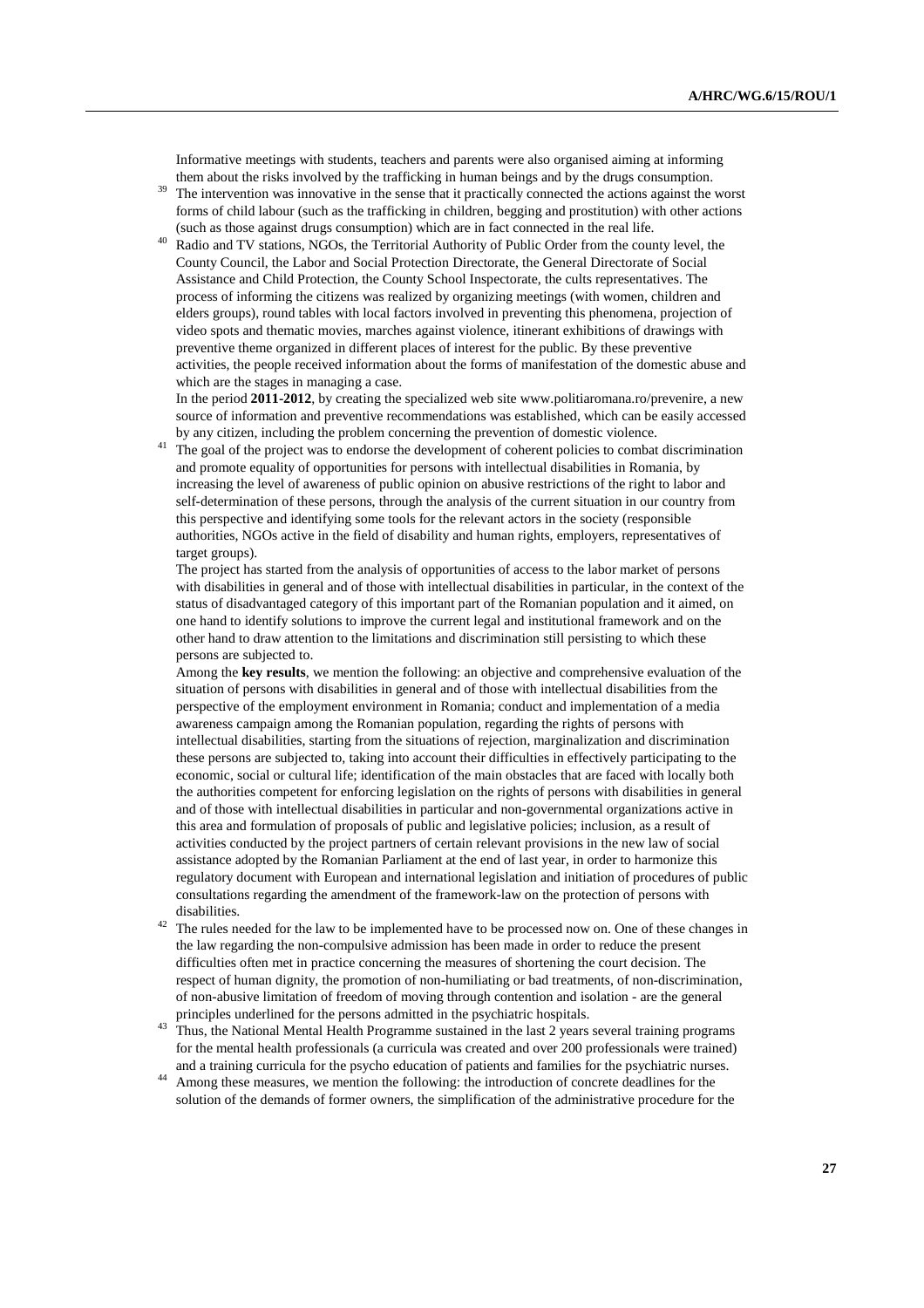establishment of compensation, the introduction of a deadline for the deposition of justifying papers, the payment of the compensation awards in annual instalments and the setting of a cap on the compensation awards.

- <sup>45</sup> On the occasion of such meetings situations specific to each specific diocese were considered, insisting on the need for the parties involved that every community have their own spiritual worship.
- Up to present, meetings were held with the representatives of the Romanian Orthodox Church and of the Greek-Catholic Church, within which the following issues were discussed: aspects related to the state of solution of the requests and to the difficulties encountered in the restitution process; the situation of properties that belonged to the Greek-Catholic Church and which are currently detained by the Romanian Orthodox Church, the modification of the current legal framework allowing the solution of the situation of these properties, the acceleration of the restitution process, the legislative measures proposed by the Romanian authorities in the draft law concerning the enforcement of the aforementioned pilot judgment rendered by the ECHR.
- <sup>47</sup> In primary school, students study Child's Rights as a distinct thematic cluster integrated in *Civic Education, a* subject which is compulsory in the  $3<sup>rd</sup>$  and  $4<sup>th</sup>$  grades (1–2 classes/week). Children benefit of free alternative textbooks.

 In lower secondary school, *Human Rights Education* is included in subject called *Civic Culture* that is studied compulsorily in the  $7<sup>th</sup>$  and  $8<sup>th</sup>$  grades (1–2 classes/week). Students benefit of free alternative textbooks as well.

 In upper secondary education, clusters of themes on human rights education can be found in various social studies, such as: Sociology, Philosophy, Social Studies which enjoy the same regime of free alternative textbooks.

- <sup>48</sup> In this respect, it is worth mentioning the following optional subjects whose syllabi were approved by Minister's orders, as follows:
	- at primary school level *European Education* Minister's Order no. 5208 of 25.09.2006;
	- at lower secondary school level- *Civic Culture* and *Intercultural Education* Minister's Order no. 5098 of 9 September 2009.
	- at higher secondary level *Civic Education, Intercultural Education ,* Education for Democracy, European Union Institutions *–* Minister's Order no. 5817 of 6 December 2010, International Humanitarian Law – Minister's Order no. 4202 of 17 May 2011.

 Generally speaking, human rights education has been developed throughout the pre-university educational system in a cluster- like manner obvious in all the subjects' part of social sciences: Civic Education, Civic Culture, Sociology, Philosophy, Social Studies, European Education, Intercultural Education, Education for Democracy, International Humanitarian Law and European Union Institutions etc.

- <sup>49</sup> Due to their impact on students' considerable involvement and disposing of substantial didactic support (methodological guidelines and manuals), these programs have been undertaken as facultative studies that were further integrated in the offer of School Based Curriculum.
- <sup>50</sup> Examples of programs: *Students' Ombudsman*, *3 rd Millennium Leaders*, *Learn How to Change the World, Building Europe with and for Children, National Contest of Creativity in Producing Didactic Materials to Support Human Rights Education, Democracy, Peace Culture in Pre-university Education (*organized in partnership with Romanian Institute for Human Rights).
- <sup>51</sup> Courses on human rights education and child's rights education can be found under various titles, such as: *Human and Child's Rights Education, Civic Education for Democratic Citizenship, Modern Approaches and New Trends in Child's Comprehension, Human Rights Education, Education for Democratic Citizenship*, *Human Rights Education – teaching and learning human rights in preuniversity education*, *Human and Child's Rights Education, Human Rights and European Citizenship, Education for Democratic Citizenship*, *Child's Rights Education, Child's Rights Protection and Promotion* etc. 1795 teachers have been trained between 2007–2012 and 46 courses have been accredited.
- <sup>52</sup> For example:
	- in 2008, within *Students' Ombudsman* project (developed by 21<sup>st</sup> Agenda Association in partnership with MERYS and UNICEF Romania), 42 educational inspectors were trained as trainers in the field of child's rights education with a view to offer assistance to the development of the project at county level.